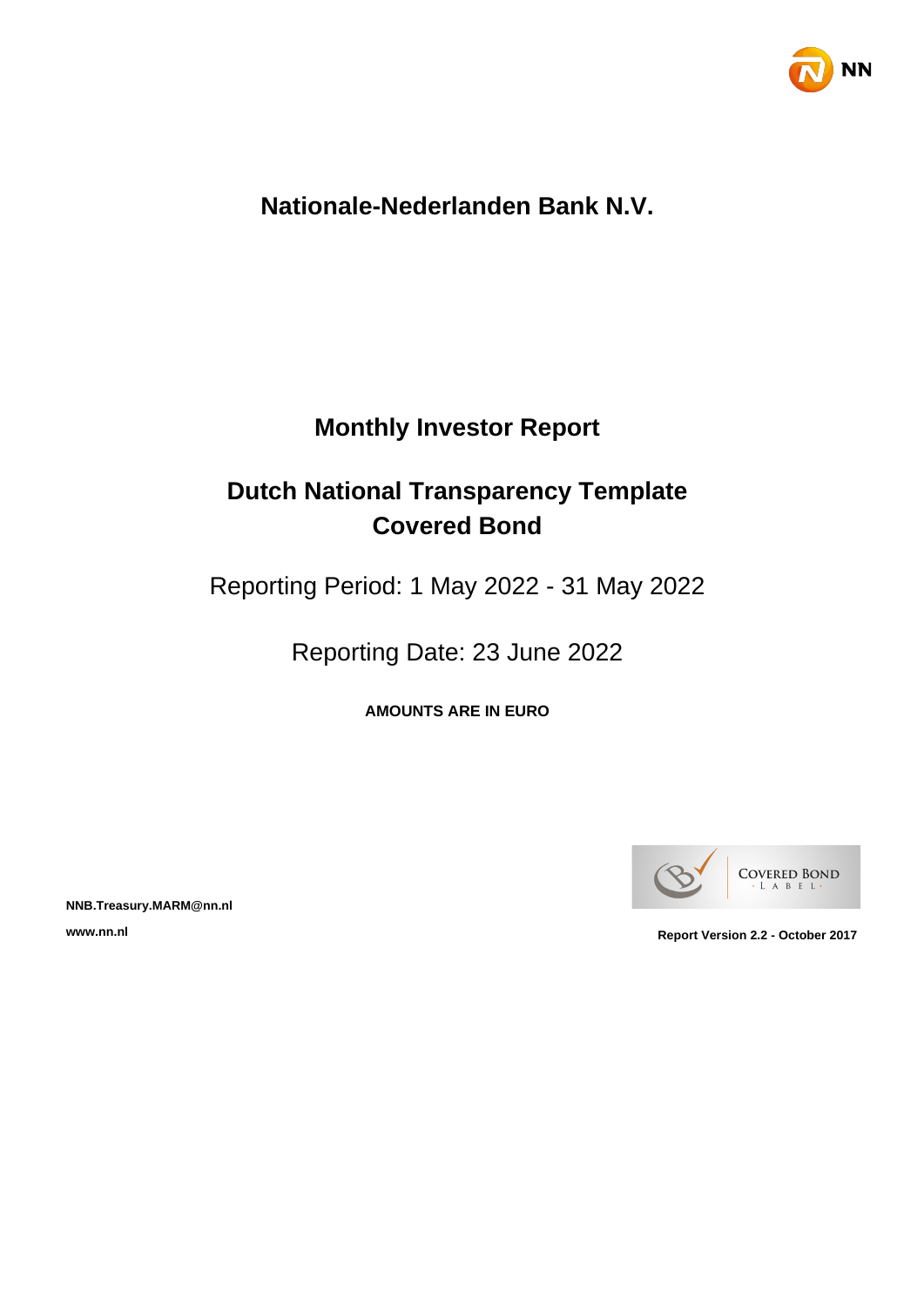#### **Table of Contents**



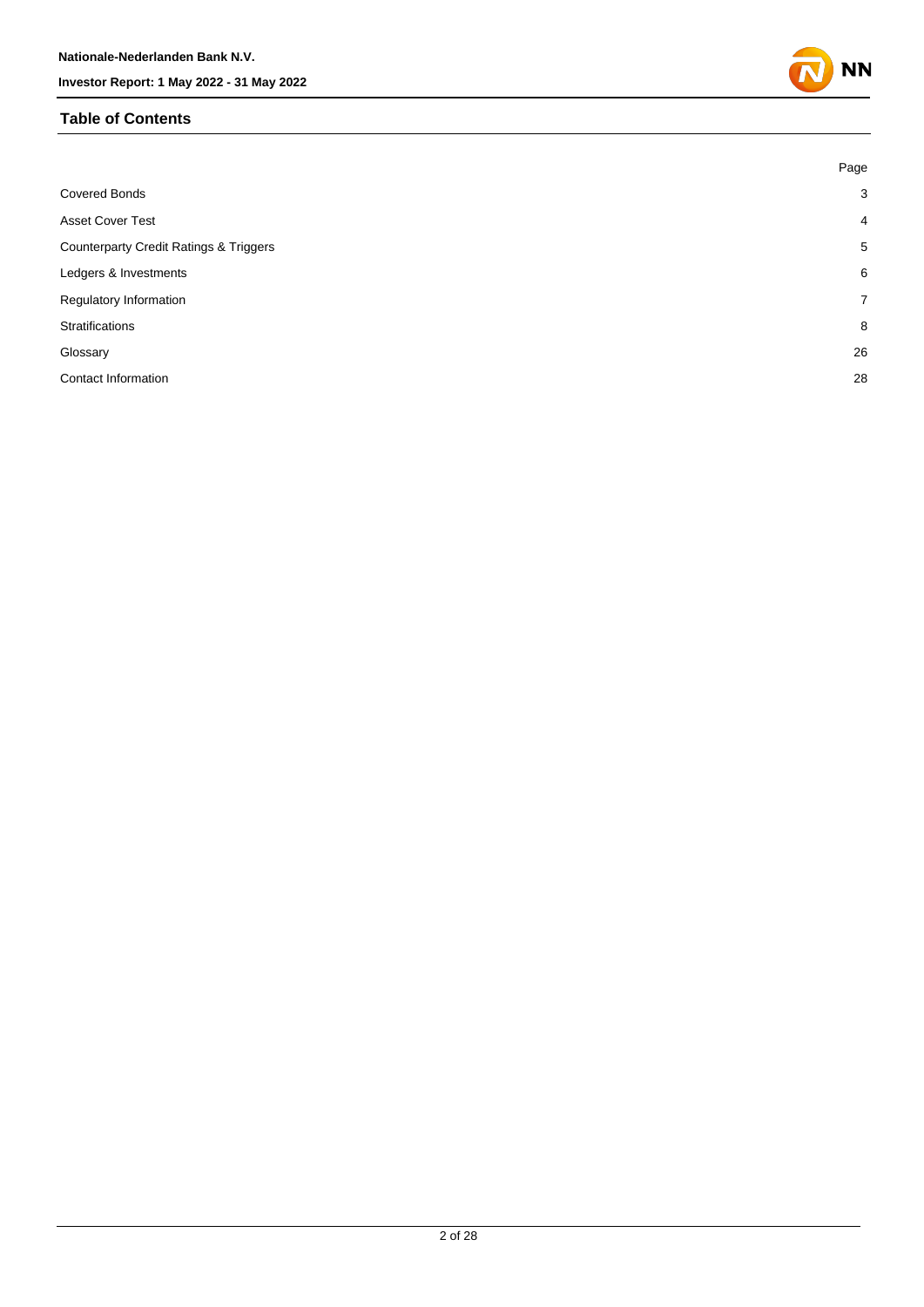

#### **Covered Bonds**

| <b>Series</b>            | <b>ISIN</b>  | Currency   | <b>Initial Principal</b><br>Balance* | Outstanding<br>Amount* | Coupon  | Issuance<br>Date | <b>Maturity</b><br>Date | <b>IRS Counterparty</b> | Redemption<br>Type | <b>LCR HQLA</b><br>Category |
|--------------------------|--------------|------------|--------------------------------------|------------------------|---------|------------------|-------------------------|-------------------------|--------------------|-----------------------------|
| SB CB Series 1           | NL0015436072 | <b>EUR</b> | 500,000,000                          | 500,000,000            | 0.0100% | 08/07/20         | 08/07/30                |                         | <b>Bullet</b>      |                             |
| <b>SB CB Series 2</b>    | NL0015614611 | <b>EUR</b> | 500,000,000                          | 500,000,000            | 0.0500% | 24/09/20         | 24/09/35                |                         | <b>Bullet</b>      | 1                           |
| <b>SB CB Series 3</b>    | NL00150002A1 | <b>EUR</b> | 250,000,000                          | 250,000,000            | 0.0500% | 12/11/20         | 12/11/40                |                         | <b>Bullet</b>      |                             |
| <b>SB CB Series 4</b>    | NL00150008B6 | <b>EUR</b> | 500,000,000                          | 500,000,000            | 0.3750% | 04/03/21         | 04/03/41                |                         | <b>Bullet</b>      | 1                           |
| SB CB Series 5           | NL0012650477 | <b>EUR</b> | 500,000,000                          | 500,000,000            | 0.5000% | 10/10/17         | 10/10/24                |                         | <b>Bullet</b>      | 1                           |
| <b>SB CB Series 6</b>    | NL0013019375 | <b>EUR</b> | 500,000,000                          | 500,000,000            | 0.6250% | 11/06/18         | 11/09/25                |                         | <b>Bullet</b>      | 1                           |
| <b>SB CB Series 7</b>    | NL0013088990 | <b>EUR</b> | 550,000,000                          | 550,000,000            | 1.0000% | 25/09/18         | 25/09/28                |                         | <b>Bullet</b>      | 1                           |
| <b>SB CB Series 8</b>    | NL0013400401 | <b>EUR</b> | 500,000,000                          | 500,000,000            | 0.2500% | 27/02/19         | 27/02/24                |                         | <b>Bullet</b>      | 1                           |
| SB CB Series 9           | NL0013423122 | <b>EUR</b> | 25,000,000                           | 25,000,000             | 1.4000% | 18/03/19         | 18/03/39                |                         | <b>Bullet</b>      |                             |
| SB CB Series 10          | NL0013423155 | <b>EUR</b> | 20,000,000                           | 20,000,000             | 1.4320% | 21/03/19         | 21/03/39                |                         | <b>Bullet</b>      |                             |
| SB CB Series 11          | NL0013995095 | <b>EUR</b> | 500,000,000                          | 500,000,000            | 0.1250% | 24/09/19         | 24/09/29                |                         | <b>Bullet</b>      | 1                           |
| SB CB Series 12<br>Green | NL0015000WP1 | <b>EUR</b> | 500,000,000                          | 500,000,000            | 1.8750% | 17/05/22         | 17/05/32                |                         | <b>Bullet</b>      | 1                           |

\* Amounts to be reported in the relevant currency, and also the euro-equivalent amounts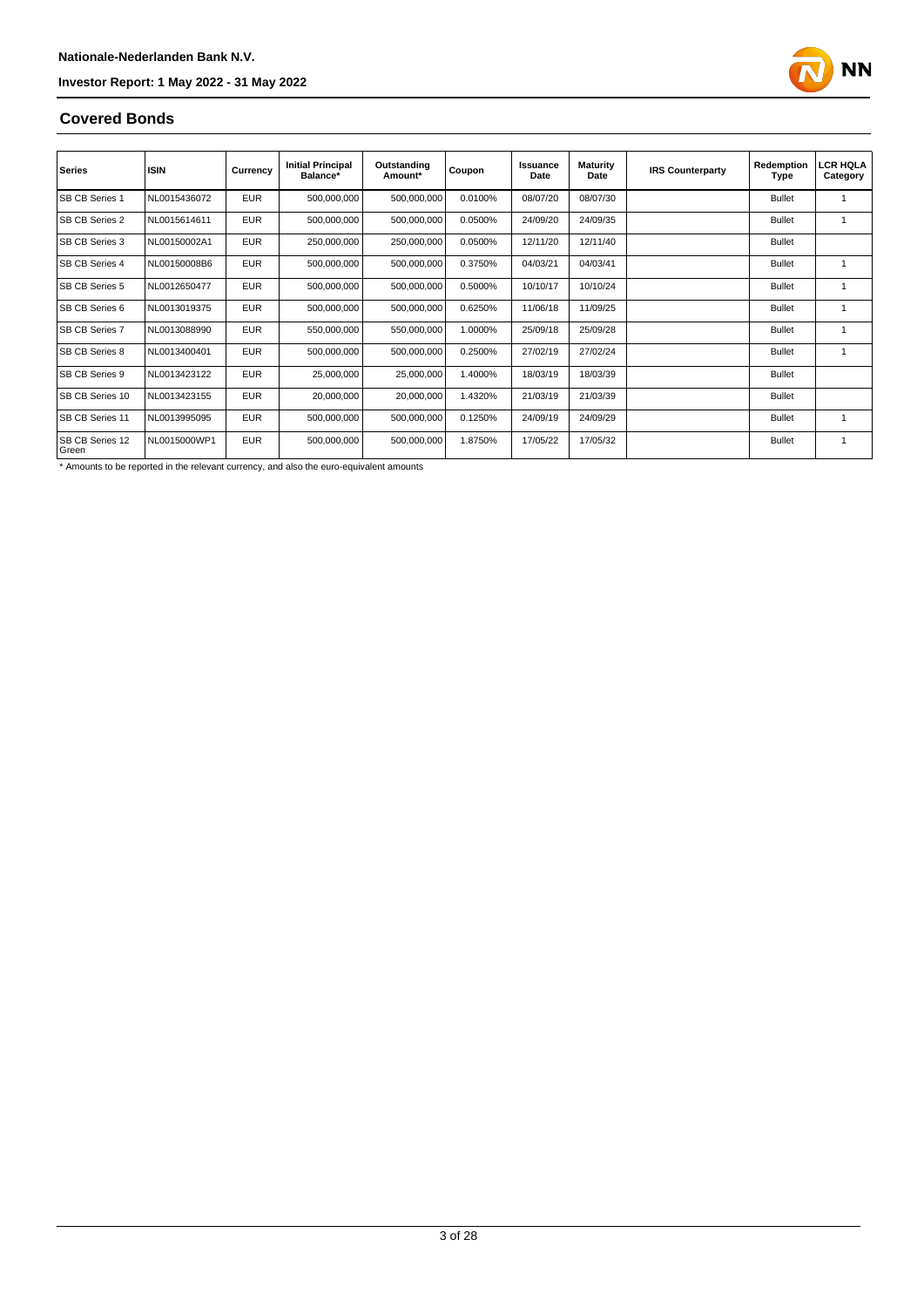#### **Asset Cover Test**



| <b>Asset Cover Test</b>                     |                      |
|---------------------------------------------|----------------------|
| A                                           | 5, 161, 569, 149. 25 |
| в                                           | 0.00                 |
| C                                           | 15,000,000.00        |
| Ζ                                           | 0.00                 |
| $A+B+C-Z$                                   | 5,176,569,149.25     |
| Outstanding bonds                           | 4,845,000,000.00     |
| Pass/Fail                                   | Pass                 |
| <b>ACT Cover Ratio</b>                      | 106.84 %             |
| Parameters                                  |                      |
| Asset percentage                            | 96.50 %              |
| Cap LTV Cut-Off indexed valuation % non-NHG | 80.00%               |
| Cap LTV Cut-Off indexed valuation % NHG     | 80.00%               |
| % of Index Increases                        | 90.00%               |
| % of Index Decreases                        | 100.00 %             |
| <b>Reserve Fund</b>                         | 11,950,000.00        |
| Supplemental Liquidity Reserve Amount       | 0.00                 |
| Deduction Set-Off                           | 76,213,437.58        |
| Ratings                                     |                      |
| S&P                                         | AAA                  |
| Moody's                                     |                      |
| Fitch                                       |                      |
| Other                                       |                      |
| <b>UCITS</b> compliant                      | True                 |
| CRR compliant                               | True                 |
| ECBC Label compliant                        | True                 |
| Overcollateralisation                       |                      |
| Legally required minimum OC                 | 5.00 %               |
| Documented minimum OC                       | $0.00\,\%$           |
| Available Nominal OC                        | 10.95%               |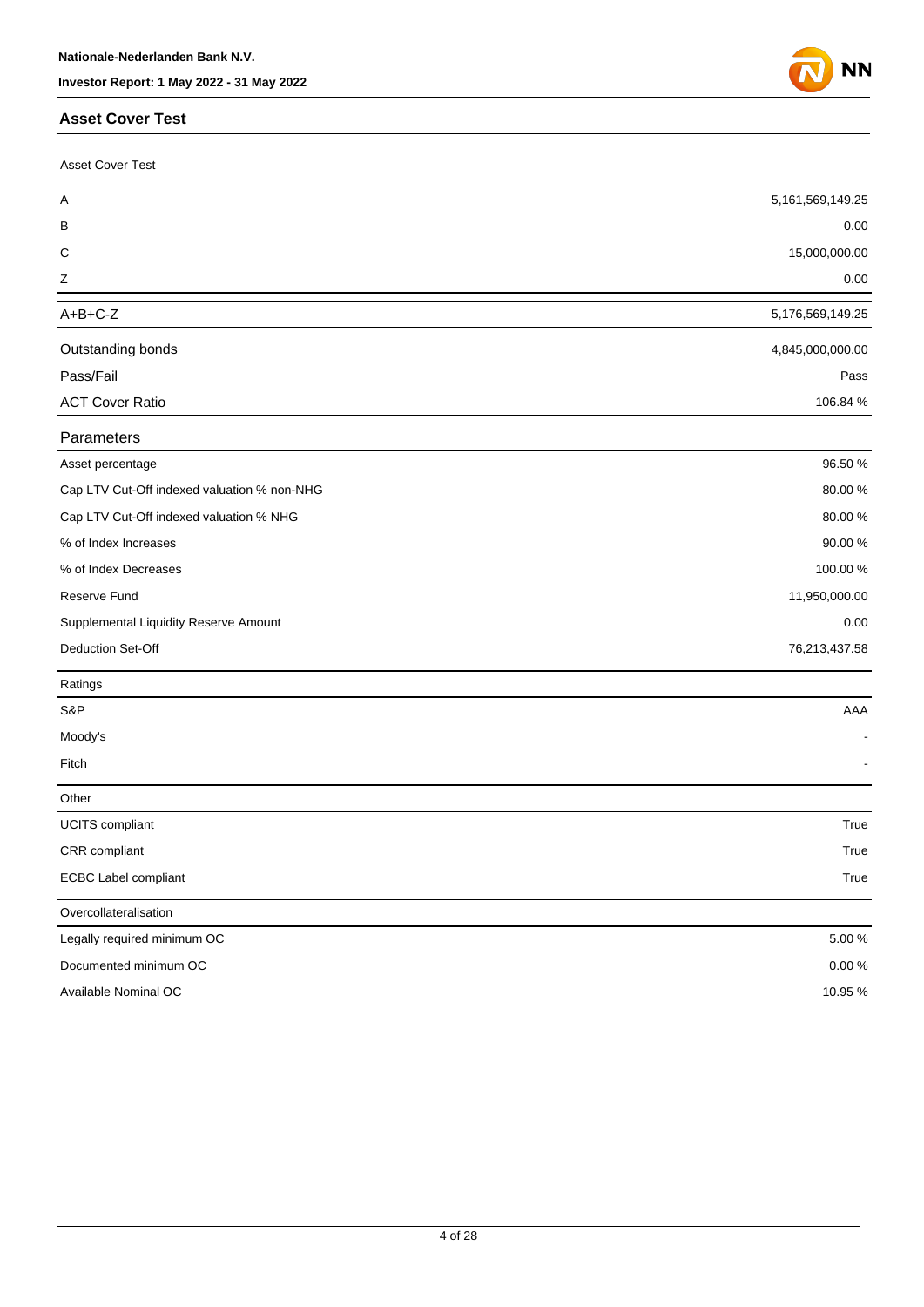

#### **Counterparty Credit Ratings & Triggers**

|                                                   |                                    | S&P (ST/LT)       |                   | Moody's (ST/LT)   |                   | Fitch (ST/LT)     |                   | <b>DBRS (ST/LT)</b> |                   |                                                                                                                                                     |  |
|---------------------------------------------------|------------------------------------|-------------------|-------------------|-------------------|-------------------|-------------------|-------------------|---------------------|-------------------|-----------------------------------------------------------------------------------------------------------------------------------------------------|--|
| Role                                              | Party                              | Rating<br>trigger | Current<br>rating | Rating<br>trigger | Current<br>rating | Rating<br>trigger | Current<br>rating | Rating<br>trigger   | Current<br>rating | Consequence if breached*                                                                                                                            |  |
| <b>CBC Account Bank</b>                           | N.V. Bank Nederlandse<br>Gemeenten | / BBB             | / AAA             |                   |                   |                   |                   |                     |                   | Another party (with sufficient<br>ratings) has to fulfill the CBC<br>Account Bank role or guarantee<br>the relevant CBC Account Bank<br>obligations |  |
| Issuer                                            | Nationale-Nederlanden<br>Bank N.V. | $\sqrt{A}$        | $/A -$            |                   |                   |                   |                   |                     |                   | Reserve Account Trigger,<br>minimal required amount needs<br>to be posted on reserve fund<br>account                                                |  |
| Issuer                                            | Nationale-Nederlanden<br>Bank N.V. | $A-2$ / BBB       | $A-1/A-$          |                   |                   |                   |                   |                     |                   | Set off retail savings at issuer<br>account above deposit<br>guarantee scheme                                                                       |  |
| Seller Collection Account   ING Bank N.V.<br>Bank |                                    | BBB               | $/A+$             |                   |                   |                   |                   |                     |                   | Open escrow account in the<br>name of CBC and credit<br>expected cashflow amount on<br>next Calculation Date                                        |  |

\* Event is triggered if credit rating is below the rating as mentioned in the table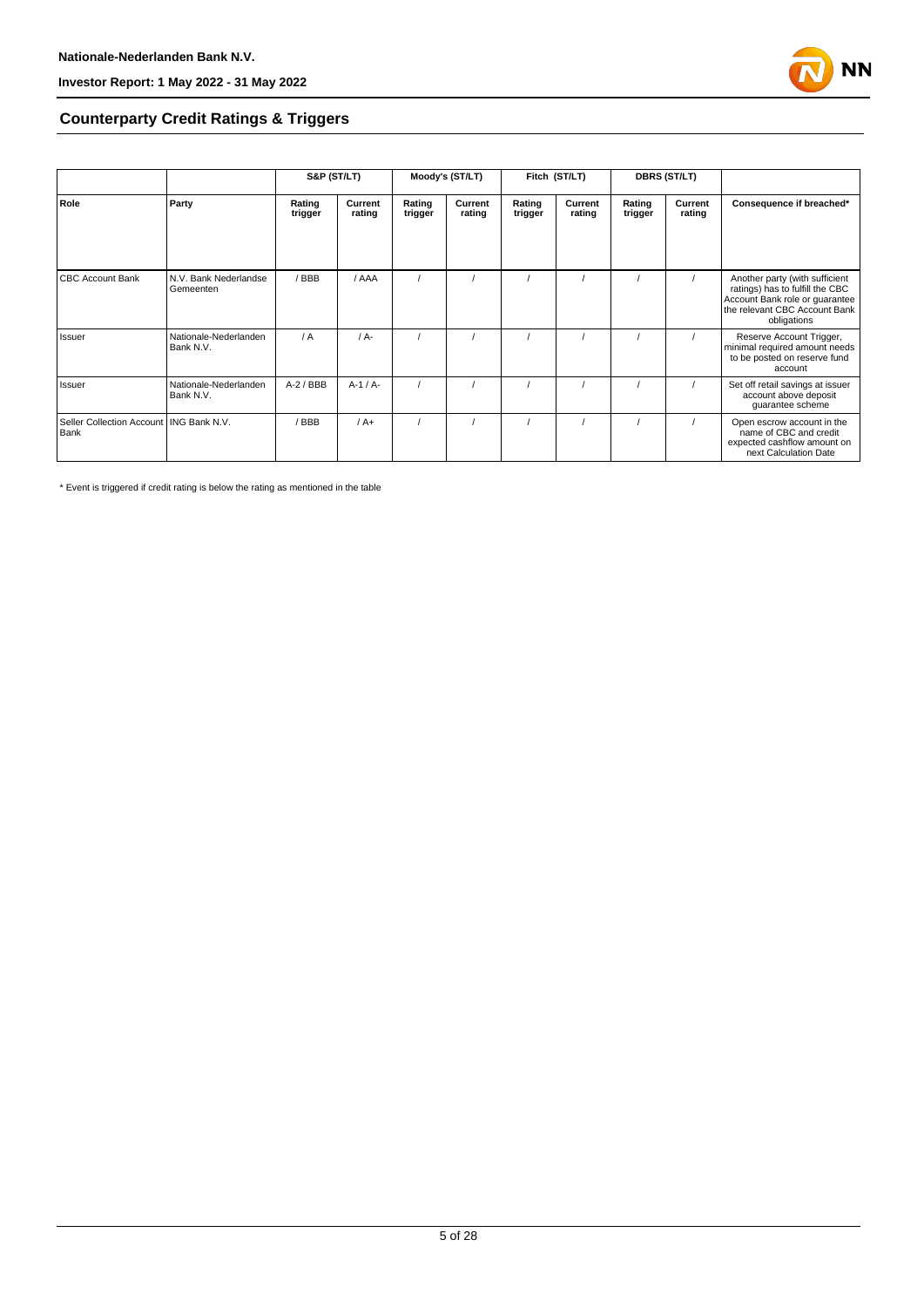#### **Ledgers & Investments**



#### **Ledgers**

| Total               | 15,000,000.00 |
|---------------------|---------------|
| Reserve Fund Ledger | 15,000,000.00 |
| Principal Ledger    | 0.00          |
| Revenue Ledger      | 0.00          |

#### **Investments**

| <b>Substitution Assets Balance</b> | 0.001 |
|------------------------------------|-------|
| Authorised Investments Balance     | 0.001 |
| <b>Total</b>                       | 0.001 |

#### **Liquidity Buffer**

| Outflows                          | 0.00 |
|-----------------------------------|------|
| <b>Required Liquidity Buffer</b>  | 0.00 |
|                                   |      |
| <b>Inflows</b>                    | 0.00 |
| Cash                              |      |
| <b>Bonds</b>                      |      |
| <b>Available Liquidity Buffer</b> | 0.00 |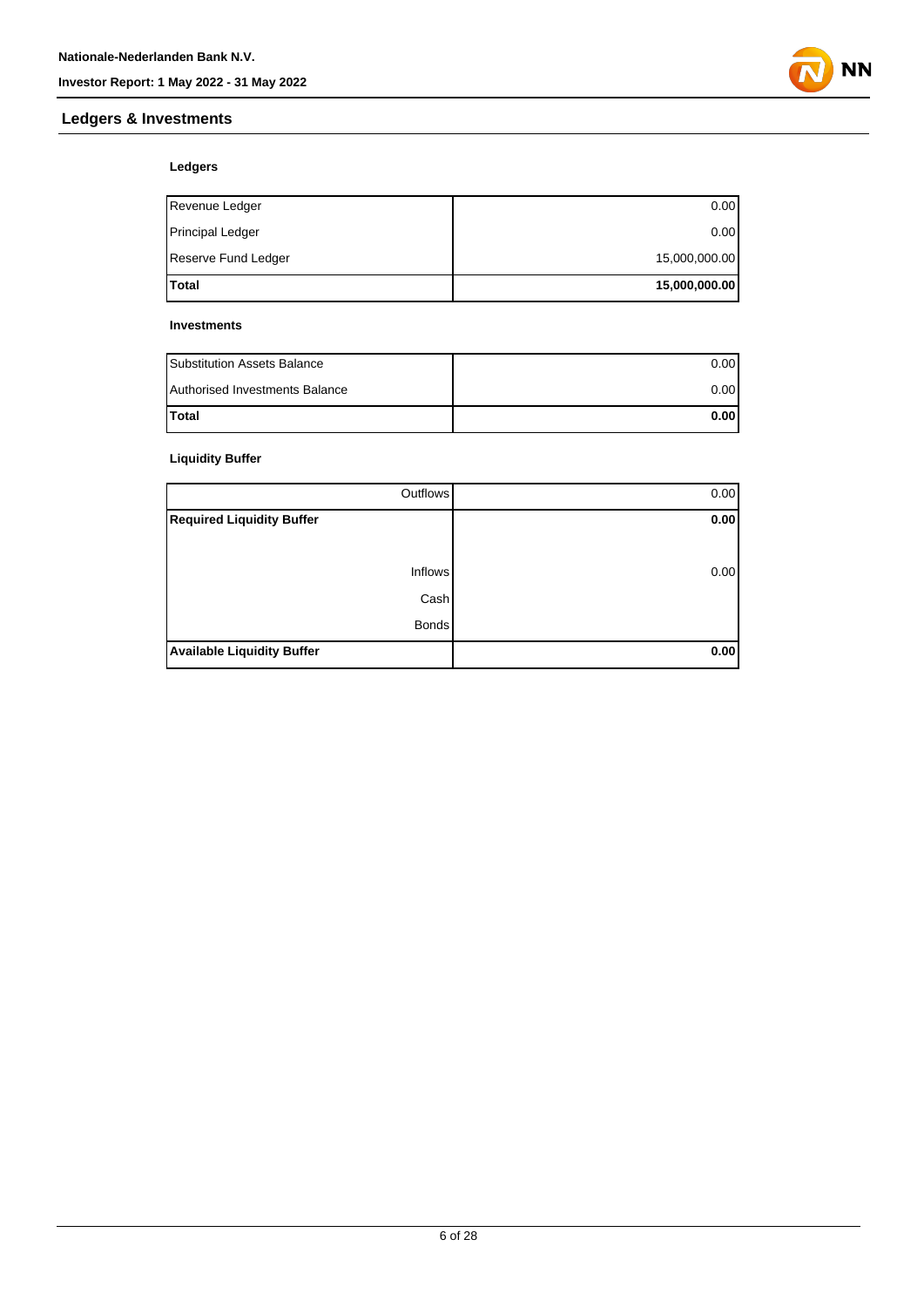

#### **Regulatory Information**

#### **CRR Article 129**

**Article 129 CRR "Exposures in the form of covered bonds" (7) Exposures in the form of covered bonds are eligible for preferential treatment, provided that the institution investing in the covered bonds can demonstrate to the competent authorities that: (a)** it receives portfolio information at least on: (i) the value of the covered pool and outstanding covered bonds;

|                                                                                                                       | value of the cover pool table Portfolio characteristics                                                           |
|-----------------------------------------------------------------------------------------------------------------------|-------------------------------------------------------------------------------------------------------------------|
| value of the outstanding covered bonds table Covered Bonds                                                            |                                                                                                                   |
| (ii) the geographical distribution and type of cover assets,<br>loan size, interest rate and currency risks;          |                                                                                                                   |
| geographical distribution of cover assets table 14 Geographical Distribution                                          |                                                                                                                   |
|                                                                                                                       | type of cover assets table Portfolio Characteristics                                                              |
|                                                                                                                       | <i>loan size</i> table 3 Outstanding Loan Amount                                                                  |
|                                                                                                                       | interest rate risk and currency risk table Covered Bonds for coupon and currency information of the covered bonds |
|                                                                                                                       | table 10 Coupon for coupons of mortgages                                                                          |
|                                                                                                                       | table Counterparty Ratings & Triggers for IRS/TRS information                                                     |
|                                                                                                                       | See base prospectus for information about hedging                                                                 |
|                                                                                                                       | Only EUR denominated mortgages: see BP                                                                            |
| (iii) the maturity structure of cover assets and covered<br>bonds; and                                                |                                                                                                                   |
| maturity structure of cover assets table 6 Legal Maturity                                                             |                                                                                                                   |
| maturity structure of covered bonds table Covered Bonds                                                               |                                                                                                                   |
| (iv) the percentage of loans more than ninety days past<br>due:                                                       | table Delinquencies                                                                                               |
| (b) the issuer makes the information referred to in point (a)<br>available to the institution at least semi annually. | table Portfolio Characteristics                                                                                   |
| <b>Overcollateralisation</b>                                                                                          |                                                                                                                   |

| Legally required minimum OC | table Asset Cover Test |
|-----------------------------|------------------------|
| Documented minimum OC       | table Asset Cover Test |
| Nominal OC                  | table Asset Cover Test |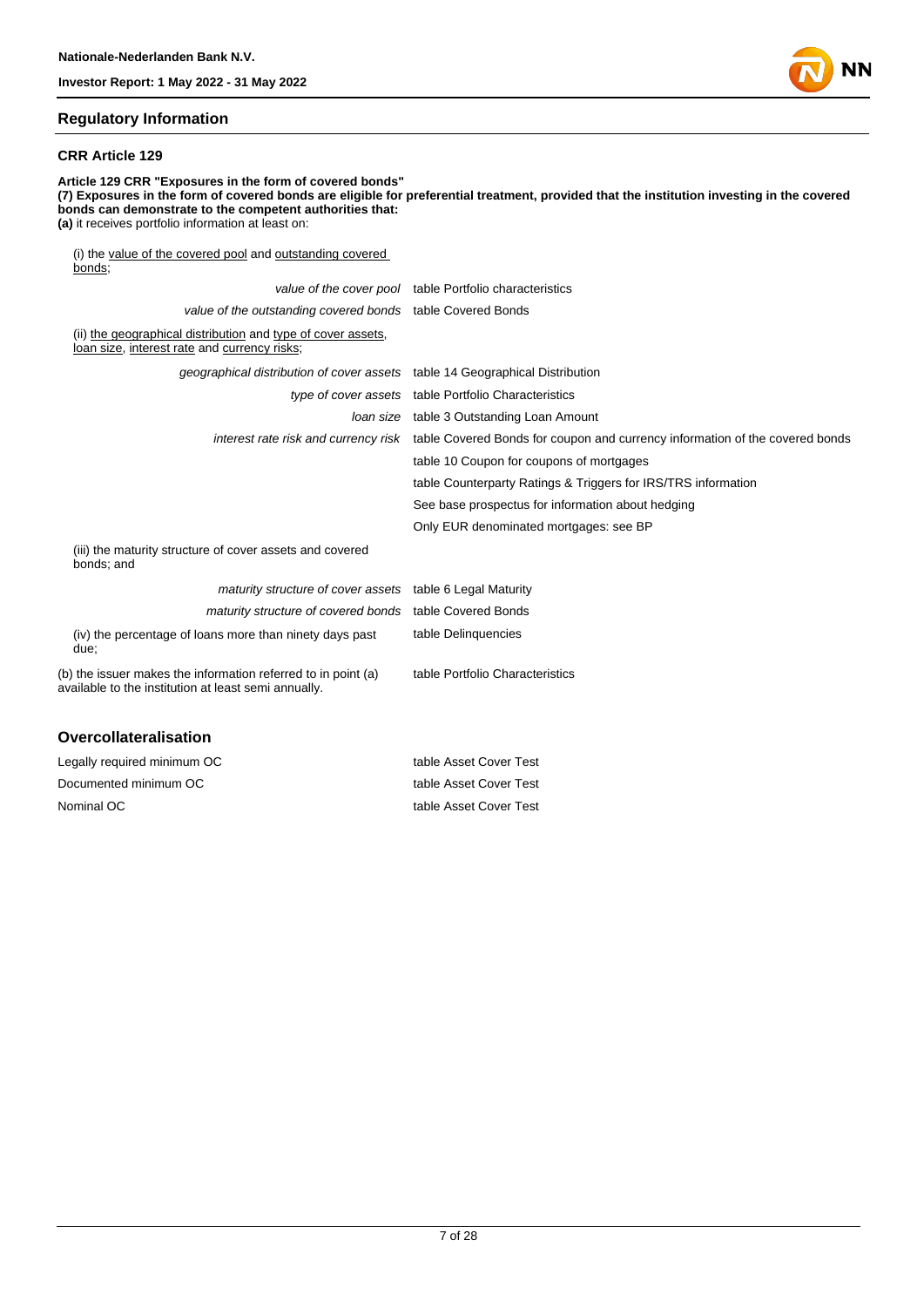### **Stratifications**

| <b>Portfolio Characteristics</b>                             |                             |
|--------------------------------------------------------------|-----------------------------|
| Principal amount                                             | 5,723,891,049.13            |
| Value of saving deposits                                     | 363,550,283.77              |
| Net principal balance                                        | 5,360,340,765.36            |
| <b>Construction Deposits</b>                                 | 10,313,933.58               |
| Net principal balance excl. Construction and Saving Deposits | 5,350,026,831.78            |
|                                                              |                             |
| Number of loans                                              | 23,292                      |
| Number of loanparts                                          | 53,823                      |
| Average principal balance (borrower)                         | 230,136.56                  |
| Average principal balance (loanpart)                         | 99,592.01                   |
| Weighted average current interest rate                       | 2.48%                       |
| Weighted average maturity (in years)                         | 28.17                       |
| Weighted average remaining time to interest reset (in years) | 12.00                       |
| Weighted average seasoning (in years)                        | 7.33                        |
| Weighted average CLTOMV                                      | 76.57%                      |
| Weighted average CLTIMV                                      | 50.94 %                     |
| Maximum current interest rate                                | 7.05%                       |
| Minimum current interest rate                                | 0.74%                       |
|                                                              |                             |
| Type of cover assets:                                        | Dutch Residential Mortgages |
| Currency Portfolio:                                          | <b>EUR</b>                  |
| Frequency of publication National Transparancy Template:     | Monthly                     |

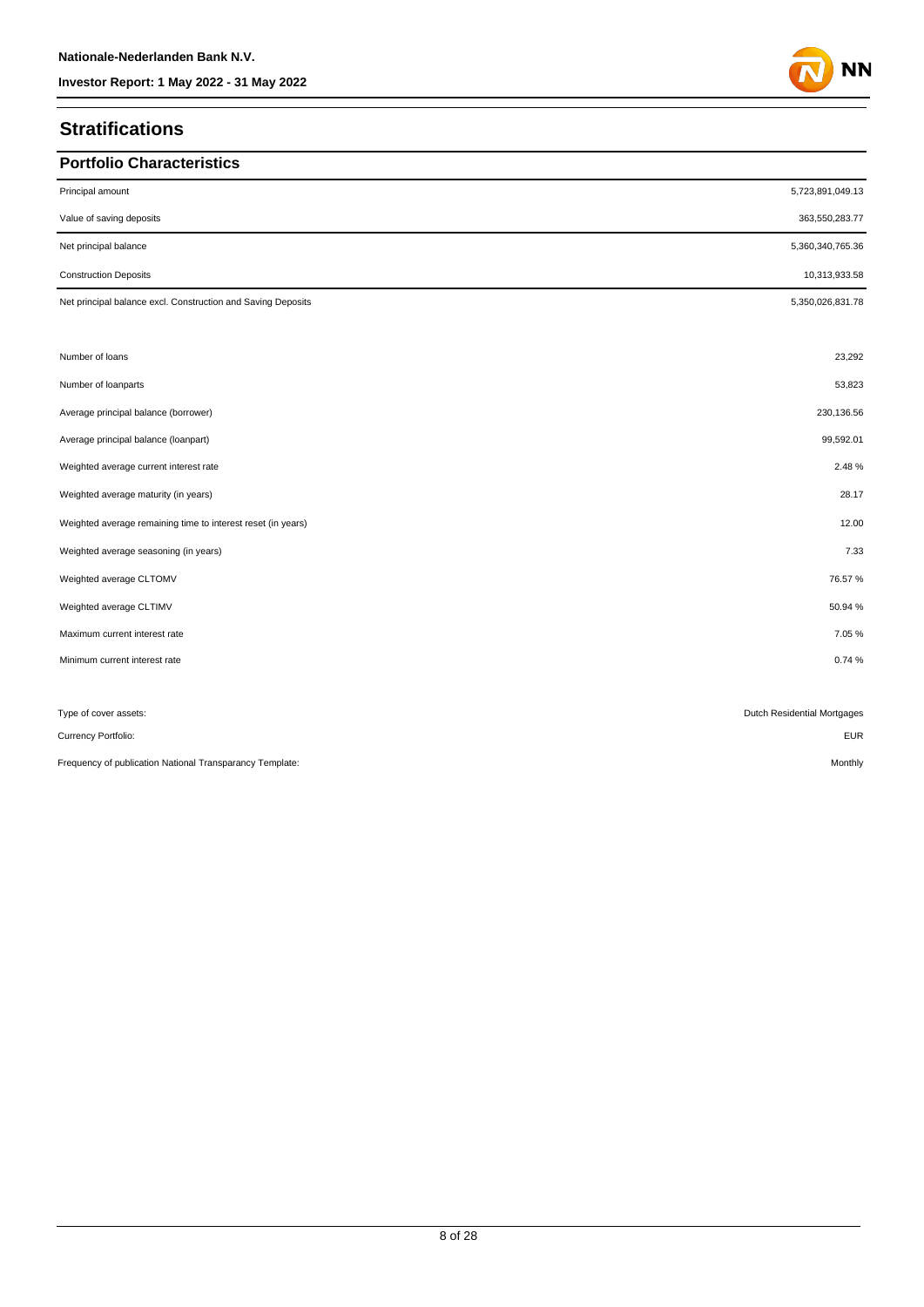### **1. Delinquencies**

| From $(>)$ | Until $($ $\leq$ $=$ $)$ | <b>Arrears Amount</b> | Aggregate                         | % of Total | Nr of Mortgage | % of Total | Weighted          | Weighted                   | Weighted                 |
|------------|--------------------------|-----------------------|-----------------------------------|------------|----------------|------------|-------------------|----------------------------|--------------------------|
|            |                          |                       | <b>Outstanding Not.</b><br>Amount |            | Loans          |            | Average<br>Coupon | Average<br><b>Maturity</b> | Average<br><b>CLTIMV</b> |
|            | Performing               | 0.00                  | 5,347,166,651.87                  | 99.75%     | 23,235         | 99.76%     | 2.48%             | 28.19                      | 50.88%                   |
| $\leq$     | 30 days                  | 13.344.70             | 6,804,438.79                      | 0.13%      | 30             | 0.13%      | 2.32%             | 28.73                      | 55.56 %                  |
| 30 days    | 60 days                  | 20,750.10             | 5,367,069.72                      | 0.10%      | 23             | 0.10%      | 1.98%             | 28.64                      | 56.44 %                  |
| 60 days    | 90 days                  | 7,623.32              | 1,002,604.98                      | 0.02%      | 4              | 0.02%      | 2.81%             | 25.41                      | 44.86%                   |
| 90 days    | 120 days                 | 0.00                  | 0.00                              | 0.00%      | $\mathbf 0$    | 0.00%      | 0.00%             | 0.00                       | 0.00%                    |
| 120 days   | 150 days                 | 0.00                  | 0.00                              | 0.00%      | $\mathbf 0$    | 0.00%      | 0.00%             | 0.00                       | 0.00%                    |
| 150 days   | 180 days                 | 0.00                  | 0.00                              | 0.00%      | 0              | 0.00%      | 0.00%             | 0.00                       | 0.00%                    |
| 180 days   | $\geq$                   | 0.00                  | 0.00                              | 0.00%      | $\mathbf 0$    | 0.00%      | 0.00%             | 0.00                       | 0.00%                    |
|            | <b>Total</b>             | 41.718.12             | 5,360,340,765.36                  | 100.00%    | 23,292         | 100.00%    | 2.48%             | 28.17                      | 50.94 %                  |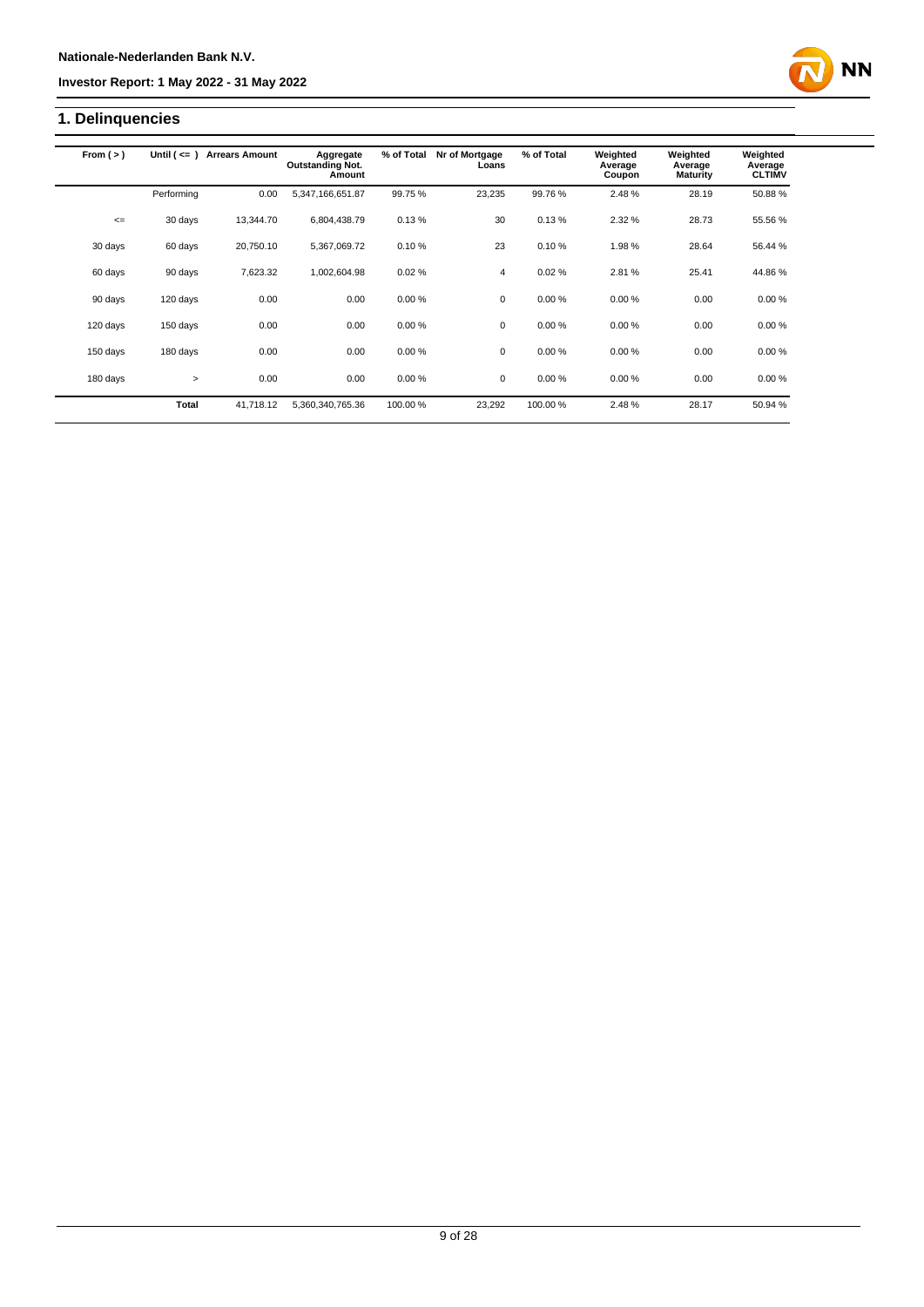

# **2. Redemption Type**

| Description         |       | <b>Aggregate Outstanding</b><br>Amount | % of Total | Nr of<br>Loanparts | % of Total | Weighted<br>Average<br>Coupon | Weighted<br>Average<br>Maturity | Weighted<br>average<br><b>CLtIMV</b> |
|---------------------|-------|----------------------------------------|------------|--------------------|------------|-------------------------------|---------------------------------|--------------------------------------|
| Annuity             |       | 2.167.158.204.49                       | 40.43 %    | 21.493             | 39.93 %    | 2.29%                         | 25.10                           | 55.48 %                              |
| <b>Bank Savings</b> |       | 796.330.176.15                         | 14.86 %    | 8,319              | 15.46 %    | 2.93 %                        | 15.46                           | 46.08%                               |
| Investment          |       | 282.871.734.49                         | 5.28 %     | 1.481              | 2.75 %     | 2.59 %                        | 14.31                           | 55.28 %                              |
| Interest Only       |       | 1.828.157.962.08                       | 34.11 %    | 18.963             | 35.23 %    | 2.50 %                        | 41.55                           | 47.62 %                              |
| Linear              |       | 113.466.296.19                         | 2.12%      | 1.299              | 2.41%      | 2.25%                         | 24.43                           | 50.11 %                              |
| Life                |       | 144.956.864.51                         | 2.70 %     | .588               | 2.95 %     | 2.55 %                        | 9.02                            | 45.96 %                              |
| Savings             |       | 27.399.527.45                          | 0.51%      | 680                | 1.26 %     | 3.21%                         | 11.28                           | 39.94 %                              |
|                     | Total | 5,360,340,765.36                       | 100.00 %   | 53,823             | 100.00 %   | 2.48%                         | 28.19                           | 50.94 %                              |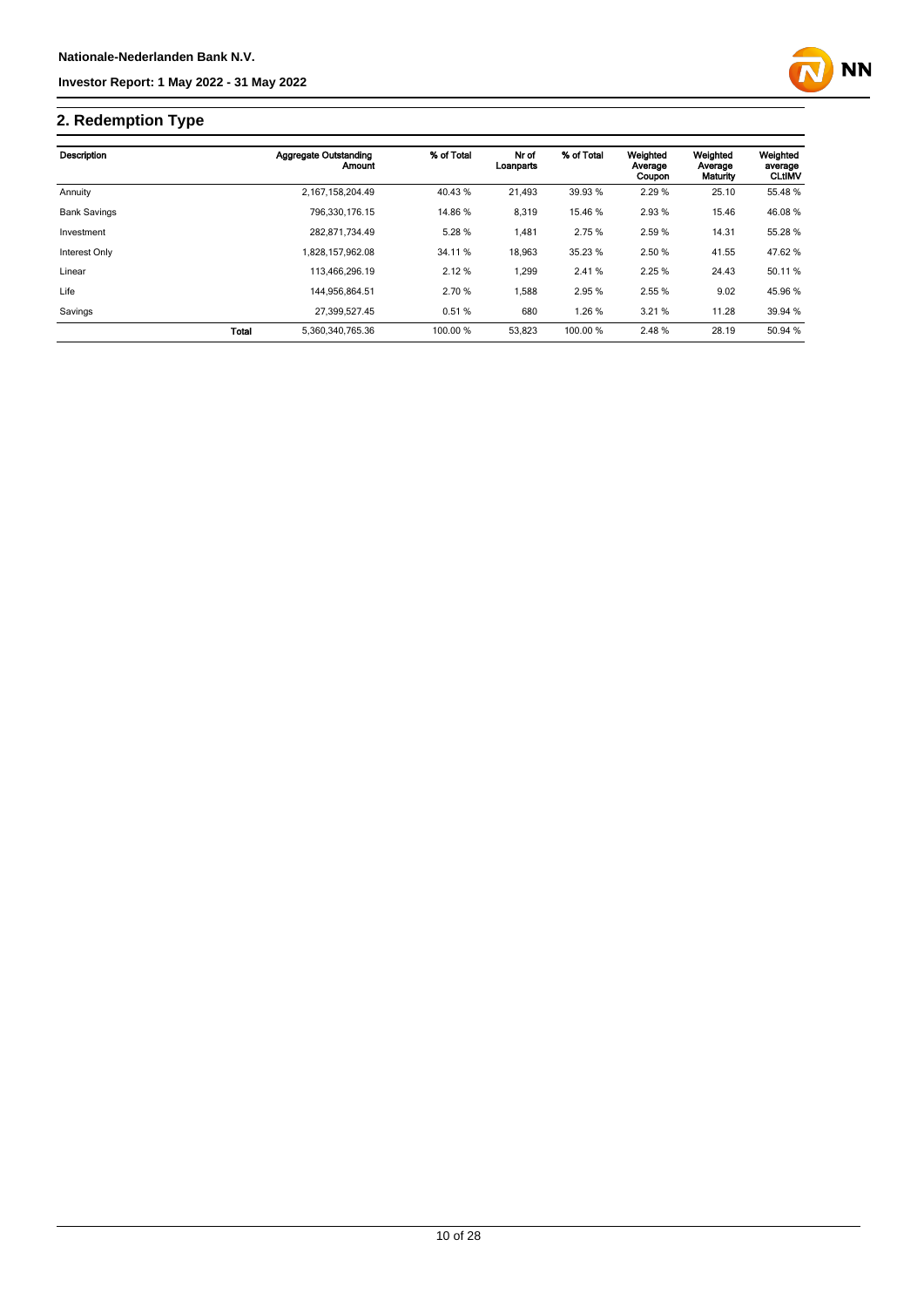### **3. Outstanding Loan Amount**

| From $(>)$ - Until $(<=)$ |         | <b>Aggregate Outstanding</b><br><b>Amount</b> | % of Total | Nr of Loans | % of Total | Weighted<br>Average<br>Coupon | Weighted<br>Average<br>Maturity | Weighted<br>average<br><b>CLUMV</b> |
|---------------------------|---------|-----------------------------------------------|------------|-------------|------------|-------------------------------|---------------------------------|-------------------------------------|
| $= 25.000$                |         | 768,916.62                                    | 0.01%      | 46          | 0.20%      | 2.66%                         | 28.39                           | 5.02%                               |
| 25,000 - 50,000           |         | 8,980,978.05                                  | 0.17%      | 212         | 0.91%      | 2.56 %                        | 32.21                           | 11.68 %                             |
| 50,000 - 75,000           |         | 61,930,943.08                                 | 1.16%      | 981         | 4.21%      | 2.54 %                        | 40.60                           | 19.18 %                             |
| 75,000 - 100,000          |         | 115,454,068.29                                | 2.15%      | 1,301       | 5.59%      | 2.52 %                        | 35.93                           | 28.89 %                             |
| 100,000 - 150,000         |         | 496,846,872.67                                | 9.27%      | 3,908       | 16.78%     | 2.49%                         | 31.51                           | 40.90 %                             |
| 150,000 - 200,000         |         | 828,955,565.79                                | 15.46 %    | 4,737       | 20.34 %    | 2.44 %                        | 29.17                           | 48.55 %                             |
| 200,000 - 250,000         |         | 945,253,382.38                                | 17.63 %    | 4,222       | 18.13%     | 2.47%                         | 27.08                           | 52.33 %                             |
| 250,000 - 300,000         |         | 803,393,206.70                                | 14.99 %    | 2,938       | 12.61%     | 2.50 %                        | 27.38                           | 53.44 %                             |
| 300,000 - 350,000         |         | 565,461,234.56                                | 10.55 %    | 1,749       | 7.51%      | 2.54 %                        | 26.78                           | 53.70 %                             |
| 350,000 - 400,000         |         | 418,795,967.03                                | 7.81%      | 1,122       | 4.82%      | 2.53%                         | 26.75                           | 54.37 %                             |
| 400.000 - 450.000         |         | 278,273,108.17                                | 5.19%      | 657         | 2.82%      | 2.50 %                        | 26.83                           | 54.85 %                             |
| 450,000 - 500,000         |         | 205,896,584.13                                | 3.84 %     | 435         | 1.87%      | 2.43%                         | 27.62                           | 55.26 %                             |
| 500,000 - 550,000         |         | 149,010,936.27                                | 2.78%      | 285         | 1.22 %     | 2.47%                         | 27.35                           | 55.67 %                             |
| 550,000 - 600,000         |         | 113,614,815.88                                | 2.12%      | 198         | 0.85%      | 2.50 %                        | 27.95                           | 56.14 %                             |
| 600,000 - 650,000         |         | 80,309,886.15                                 | 1.50 %     | 129         | 0.55%      | 2.36 %                        | 27.51                           | 56.87%                              |
| 650,000 - 700,000         |         | 63,991,611.00                                 | 1.19%      | 95          | 0.41%      | 2.40%                         | 25.93                           | 55.46 %                             |
| 700,000 - 750,000         |         | 59,452,622.62                                 | 1.11%      | 82          | 0.35%      | 2.39%                         | 26.03                           | 58.26 %                             |
| 750,000 - 800,000         |         | 52,645,048.44                                 | 0.98%      | 68          | 0.29%      | 2.46 %                        | 27.16                           | 56.19%                              |
| 800.000 - 850.000         |         | 38,753,132.29                                 | 0.72%      | 47          | 0.20%      | 2.38%                         | 28.25                           | 56.38 %                             |
| 850,000 - 900,000         |         | 34,008,516.34                                 | 0.63%      | 39          | 0.17%      | 2.46 %                        | 29.14                           | 57.03 %                             |
| 900,000 - 950,000         |         | 24,006,172.03                                 | 0.45%      | 26          | 0.11%      | 2.41%                         | 27.25                           | 61.10%                              |
| 950,000 - 1,000,000       |         | 14,537,196.87                                 | 0.27%      | 15          | 0.06%      | 2.14 %                        | 24.85                           | 61.49%                              |
| >1.000.000                |         |                                               |            |             |            |                               |                                 |                                     |
| Unknown                   |         |                                               |            |             |            |                               |                                 |                                     |
|                           | Total   | 5,360,340,765.36                              | 100.00 %   | 23,292      | 100.00 %   | 2.48%                         | 28.19                           | 50.94 %                             |
| Average                   | 304,257 |                                               |            |             |            |                               |                                 |                                     |

| Average | 304,257 |
|---------|---------|
| Minimum | 3,036   |
| Maximum | 998,316 |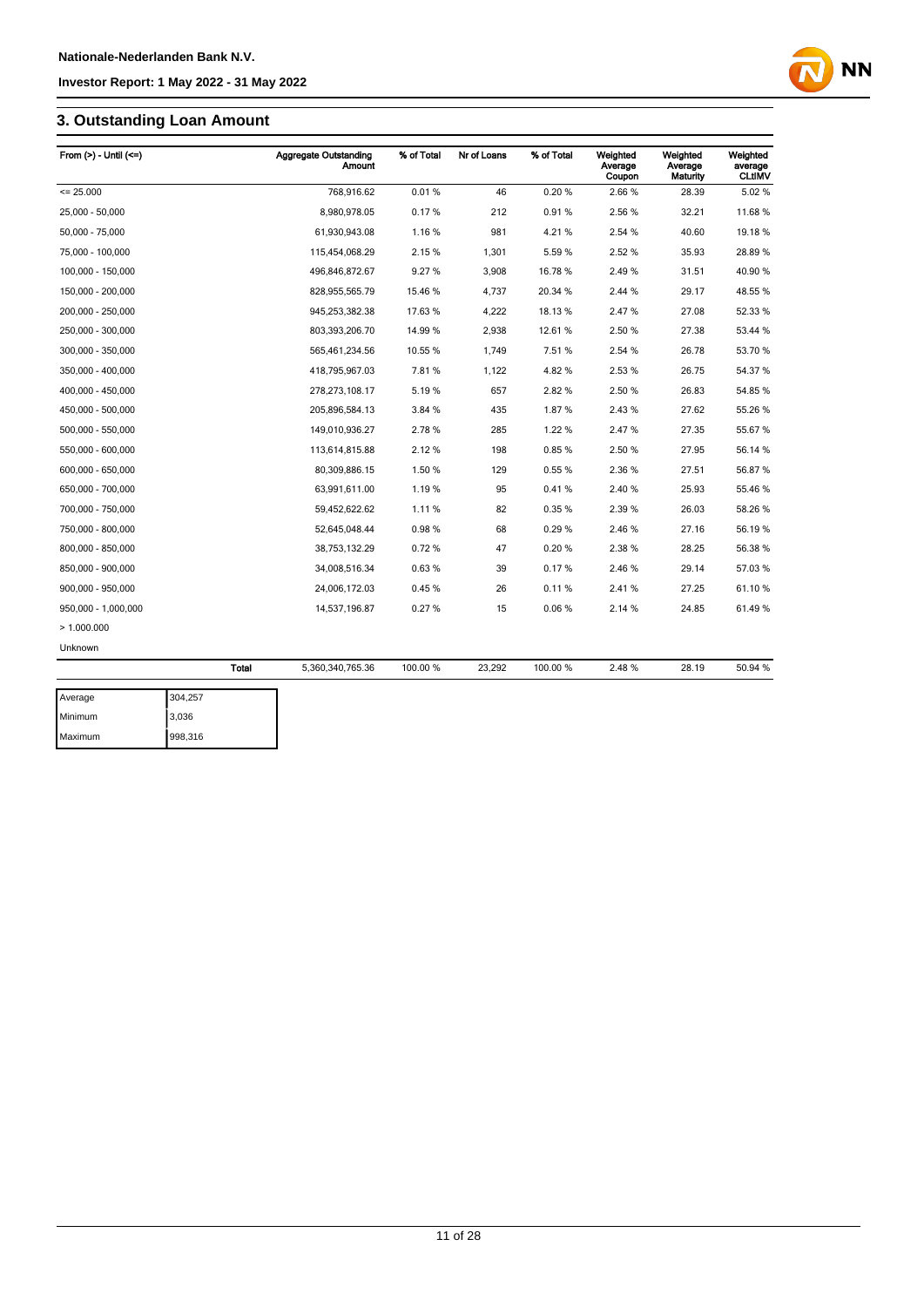### **4. Origination Year**

| From (>=) - Until (<) |              | <b>Aggregate Outstanding</b><br><b>Amount</b> | % of Total | Nr of<br>Loanparts | % of Total | Weighted<br>Average<br>Coupon | Weighted<br>Average<br>Maturity | Weighted<br>average<br><b>CLtIMV</b> |
|-----------------------|--------------|-----------------------------------------------|------------|--------------------|------------|-------------------------------|---------------------------------|--------------------------------------|
| < 1995                |              | 7,840,473.14                                  | 0.15%      | 143                | 0.27%      | 2.46 %                        | 55.99                           | 19.88 %                              |
| 1995 - 1996           |              | 3,204,539.72                                  | 0.06%      | 78                 | 0.14%      | 2.41%                         | 54.72                           | 20.69%                               |
| 1996 - 1997           |              | 6,392,010.70                                  | 0.12%      | 146                | 0.27%      | 2.40%                         | 44.64                           | 21.90 %                              |
| 1997 - 1998           |              | 11,207,469.67                                 | 0.21%      | 238                | 0.44%      | 2.59%                         | 37.84                           | 26.71 %                              |
| 1998 - 1999           |              | 16,968,824.62                                 | 0.32%      | 281                | 0.52%      | 2.60%                         | 36.61                           | 31.41%                               |
| 1999 - 2000           |              | 30,583,614.73                                 | 0.57%      | 521                | 0.97%      | 2.51%                         | 44.27                           | 30.72 %                              |
| 2000 - 2001           |              | 19,871,718.17                                 | 0.37%      | 303                | 0.56%      | 2.28%                         | 45.42                           | 33.07%                               |
| 2001 - 2002           |              | 24,596,330.65                                 | 0.46%      | 316                | 0.59%      | 2.36 %                        | 42.79                           | 35.83 %                              |
| 2002 - 2003           |              | 25,303,916.17                                 | 0.47%      | 325                | 0.60%      | 2.50 %                        | 44.45                           | 37.65 %                              |
| 2003 - 2004           |              | 42,757,869.62                                 | 0.80%      | 478                | 0.89%      | 2.61%                         | 46.98                           | 41.78%                               |
| 2004 - 2005           |              | 68,979,399.52                                 | 1.29 %     | 794                | 1.48%      | 2.51%                         | 44.67                           | 44.00 %                              |
| 2005 - 2006           |              | 153,515,603.80                                | 2.86%      | 1,328              | 2.47%      | 2.57%                         | 30.54                           | 47.48%                               |
| 2006 - 2007           |              | 142, 101, 523.67                              | 2.65%      | 1,214              | 2.26 %     | 2.63%                         | 27.11                           | 51.05 %                              |
| 2007 - 2008           |              | 55,752,177.38                                 | 1.04 %     | 712                | 1.32 %     | 2.82%                         | 44.64                           | 49.69%                               |
| 2008 - 2009           |              | 165,492,097.27                                | 3.09%      | 1,281              | 2.38%      | 2.65%                         | 35.65                           | 53.92 %                              |
| 2009 - 2010           |              | 198,701,725.29                                | 3.71%      | 1,502              | 2.79%      | 2.71%                         | 31.12                           | 52.93 %                              |
| 2010 - 2011           |              | 152,303,140.27                                | 2.84 %     | 1,342              | 2.49%      | 2.24 %                        | 40.81                           | 46.37 %                              |
| 2011 - 2012           |              | 261,920,292.14                                | 4.89%      | 2,480              | 4.61%      | 2.44 %                        | 44.33                           | 44.24 %                              |
| 2012 - 2013           |              | 240,585,916.81                                | 4.49%      | 2,664              | 4.95%      | 3.01%                         | 35.76                           | 41.60%                               |
| 2013 - 2014           |              | 211,603,057.29                                | 3.95 %     | 2,587              | 4.81%      | 3.27 %                        | 19.10                           | 40.02%                               |
| 2014 - 2015           |              | 168,851,840.52                                | 3.15%      | 1,694              | 3.15%      | 3.03%                         | 20.75                           | 41.01%                               |
| 2015 - 2016           |              | 212,369,875.57                                | 3.96 %     | 2,341              | 4.35 %     | 2.91%                         | 20.99                           | 42.04 %                              |
| 2016 - 2017           |              | 763, 122, 578.11                              | 14.24 %    | 7,302              | 13.57 %    | 2.76%                         | 22.69                           | 46.74 %                              |
| 2017 - 2018           |              | 329, 113, 712. 23                             | 6.14 %     | 3,353              | 6.23%      | 2.62%                         | 22.55                           | 49.16%                               |
| 2018 - 2019           |              | 504,329,811.13                                | 9.41%      | 4,684              | 8.70%      | 2.50%                         | 24.74                           | 55.75 %                              |
| 2019 - 2020           |              | 772,082,170.26                                | 14.40 %    | 7,502              | 13.94 %    | 2.20%                         | 25.93                           | 58.94 %                              |
| 2020 - 2021           |              | 447,600,340.44                                | 8.35 %     | 4,584              | 8.52%      | 1.75 %                        | 26.63                           | 61.35 %                              |
| 2021 - 2022           |              | 294,606,507.14                                | 5.50 %     | 3,200              | 5.95%      | 1.55 %                        | 27.63                           | 64.78%                               |
| $2022 ==$             |              | 28,582,229.33                                 | 0.53%      | 430                | 0.80%      | 1.94 %                        | 27.63                           | 65.32 %                              |
| Unknown               |              |                                               |            |                    |            |                               |                                 |                                      |
|                       | <b>Total</b> | 5,360,340,765.36                              | 100.00 %   | 53,823             | 100.00 %   | 2.48%                         | 28.19                           | 50.94 %                              |

| <b>Weighted Average</b> | 2015 |
|-------------------------|------|
| Minimum                 | 1992 |
| Maximum                 | 2022 |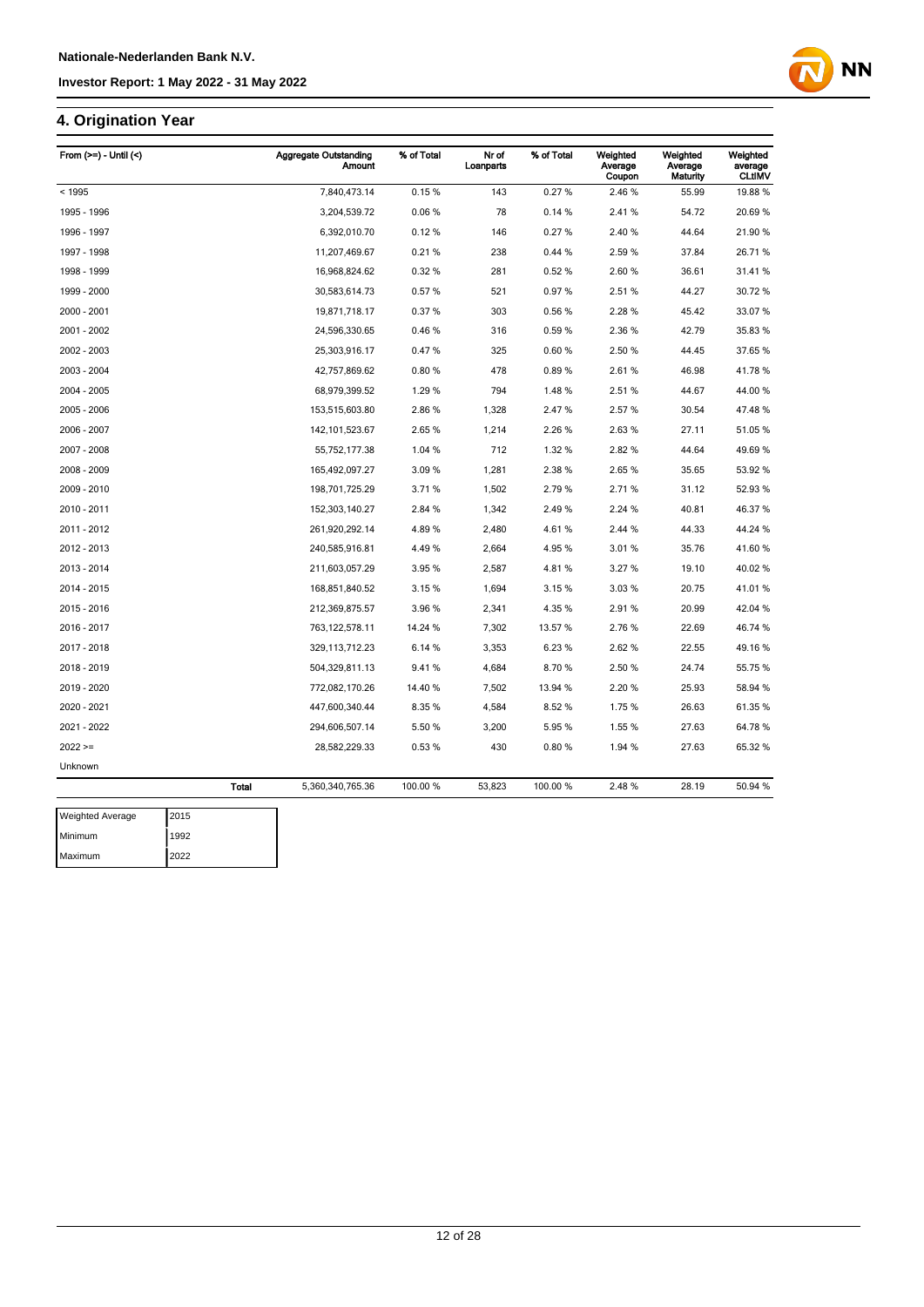

### **5. Seasoning**

| From $(>=)$ - Until $($ |                 | <b>Aggregate Outstanding</b><br><b>Amount</b> | % of Total | Nr of<br>Loanparts | % of Total | Weighted<br>Average<br>Coupon | Weighted<br>Average<br>Maturity | Weighted<br>average<br><b>CLtIMV</b> |
|-------------------------|-----------------|-----------------------------------------------|------------|--------------------|------------|-------------------------------|---------------------------------|--------------------------------------|
| 1 Year                  |                 | 157, 192, 111.04                              | 2.93%      | 1,865              | 3.47%      | 1.62%                         | 27.75                           | 66.18%                               |
| 1 Year - 2 Years        |                 | 341,610,012.39                                | 6.37%      | 3,689              | 6.85%      | 1.68%                         | 27.17                           | 63.18%                               |
| 2 Years - 3 Years       |                 | 807,502,801.85                                | 15.06 %    | 7,911              | 14.70%     | 1.94 %                        | 26.26                           | 59.71 %                              |
| 3 Years - 4 Years       |                 | 503,591,920.16                                | 9.39 %     | 4,692              | 8.72%      | 2.53%                         | 25.24                           | 57.31 %                              |
| 4 Years - 5 Years       |                 | 341,671,628.69                                | 6.37%      | 3,355              | 6.23%      | 2.54 %                        | 23.83                           | 53.50 %                              |
| 5 Years - 6 Years       |                 | 718,260,917.17                                | 13.40 %    | 6,814              | 12.66%     | 2.66%                         | 22.85                           | 47.95%                               |
| 6 Years - 7 Years       |                 | 386,827,833.25                                | 7.22%      | 4,013              | 7.46%      | 2.90%                         | 21.78                           | 43.93%                               |
| 7 Years - 8 Years       |                 | 211,813,978.60                                | 3.95%      | 2,231              | 4.15%      | 2.99%                         | 20.96                           | 41.74 %                              |
| 8 Years - 9 Years       |                 | 183,805,359.05                                | 3.43 %     | 2,086              | 3.88%      | 3.06 %                        | 19.96                           | 40.07%                               |
| 9 Years - 10 Years      |                 | 226,950,419.73                                | 4.23%      | 2,671              | 4.96%      | 3.38 %                        | 25.47                           | 41.23 %                              |
| 10 Years - 11 Years     |                 | 216,552,420.00                                | 4.04 %     | 2,234              | 4.15%      | 2.48%                         | 44.89                           | 42.54 %                              |
| 11 Years - 12 Years     |                 | 230,994,922.52                                | 4.31%      | 2,066              | 3.84 %     | 2.38%                         | 43.95                           | 45.05 %                              |
| 12 Years - 13 Years     |                 | 128,641,022.93                                | 2.40 %     | 1,062              | 1.97%      | 2.39%                         | 35.32                           | 49.52%                               |
| 13 Years - 14 Years     |                 | 240,309,813.54                                | 4.48%      | 1,767              | 3.28 %     | 2.76%                         | 32.63                           | 53.70 %                              |
| 14 Years - 15 Years     |                 | 76,827,228.66                                 | 1.43%      | 791                | 1.47%      | 2.63%                         | 39.94                           | 53.42%                               |
| 15 Years - 16 Years     |                 | 105,886,110.50                                | 1.98%      | 1,014              | 1.88%      | 2.67%                         | 30.38                           | 51.52%                               |
| 16 Years - 17 Years     |                 | 175,057,515.72                                | 3.27%      | 1,412              | 2.62 %     | 2.61%                         | 27.02                           | 49.06%                               |
| 17 Years - 18 Years     |                 | 88,802,005.32                                 | 1.66%      | 991                | 1.84 %     | 2.54 %                        | 40.98                           | 44.88%                               |
| 18 Years - 19 Years     |                 | 57,300,565.95                                 | 1.07%      | 628                | 1.17%      | 2.52 %                        | 47.28                           | 43.06 %                              |
| 19 Years - 20 Years     |                 | 28,510,614.62                                 | 0.53%      | 351                | 0.65%      | 2.63%                         | 43.70                           | 39.48 %                              |
| 20 Years - 21 Years     |                 | 24,122,002.12                                 | 0.45%      | 317                | 0.59%      | 2.31%                         | 44.41                           | 37.68 %                              |
| 21 Years - 22 Years     |                 | 23,551,883.85                                 | 0.44%      | 317                | 0.59%      | 2.37 %                        | 45.29                           | 33.72 %                              |
| 22 Years - 23 Years     |                 | 24,506,170.19                                 | 0.46%      | 419                | 0.78%      | 2.43%                         | 45.71                           | 31.26 %                              |
| 23 Years - 24 Years     |                 | 24,494,092.35                                 | 0.46%      | 402                | 0.75%      | 2.56 %                        | 39.26                           | 31.71 %                              |
| 24 Years - 25 Years     |                 | 12,924,830.62                                 | 0.24%      | 251                | 0.47%      | 2.67%                         | 36.30                           | 28.48 %                              |
| 25 Years - 26 Years     |                 | 9,053,525.09                                  | 0.17%      | 183                | 0.34%      | 2.41%                         | 39.74                           | 25.20 %                              |
| 26 Years - 27 Years     |                 | 4,245,460.98                                  | 0.08%      | 111                | 0.21%      | 2.33 %                        | 55.98                           | 19.73 %                              |
| 27 Years - 28 Years     |                 | 3,160,322.86                                  | 0.06%      | 68                 | 0.13%      | 2.33 %                        | 56.55                           | 20.60 %                              |
| 28 Years - 29 Years     |                 | 4,214,659.71                                  | 0.08%      | 75                 | 0.14%      | 2.56%                         | 59.81                           | 17.57 %                              |
| 29 Years - 30 Years     |                 | 1,514,544.79                                  | 0.03%      | 30                 | 0.06%      | 2.62%                         | 37.98                           | 23.14 %                              |
| 30 Years >=             |                 | 444,071.11                                    | 0.01%      | $\overline{7}$     | 0.01%      | 2.09%                         | 65.10                           | 24.06%                               |
| Unknown                 |                 |                                               |            |                    |            |                               |                                 |                                      |
|                         | <b>Total</b>    | 5,360,340,765.36                              | 100.00 %   | 53,823             | 100.00 %   | 2.48%                         | 28.19                           | 50.94 %                              |
| Mainhard Ave            | $7$ $V_{2.232}$ |                                               |            |                    |            |                               |                                 |                                      |

| <b>Weighted Average</b> | 7 Years  |
|-------------------------|----------|
| Minimum                 | 0 Years  |
| Maximum                 | 30 Years |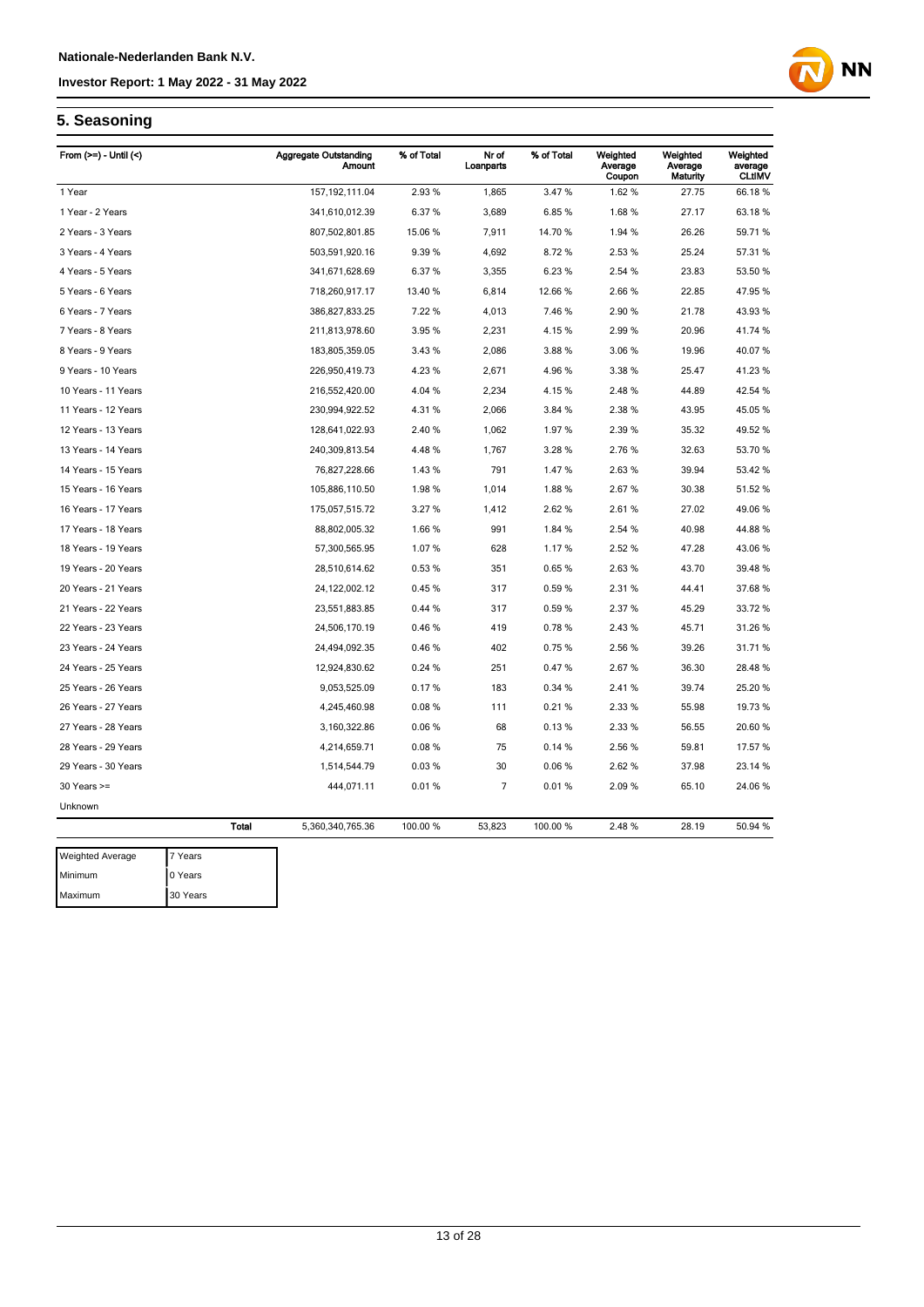### **6. Legal Maturity**

| From $(>=) -$ Until $($ |       | <b>Aggregate Outstanding</b><br>Amount | % of Total | Nr of<br>Loanparts | % of Total | Weighted<br>Average<br>Coupon | Weighted<br>Average<br>Maturity | Weighted<br>average<br><b>CLtIMV</b> |
|-------------------------|-------|----------------------------------------|------------|--------------------|------------|-------------------------------|---------------------------------|--------------------------------------|
| 2015 - 2020             |       |                                        |            |                    |            |                               |                                 |                                      |
| 2020 - 2025             |       | 19,460,656.72                          | 0.36%      | 469                | 0.87%      | 2.58 %                        | 1.52                            | 35.11 %                              |
| 2025 - 2030             |       | 84,485,788.46                          | 1.58%      | 1,709              | 3.18%      | 2.72%                         | 5.68                            | 36.35 %                              |
| 2030 - 2035             |       | 308,742,855.50                         | 5.76%      | 4,111              | 7.64 %     | 2.82%                         | 10.37                           | 41.79%                               |
| 2035 - 2040             |       | 726,622,308.63                         | 13.56 %    | 6,268              | 11.65%     | 2.76%                         | 15.09                           | 51.47%                               |
| 2040 - 2045             |       | 747,830,971.97                         | 13.95 %    | 7,398              | 13.75 %    | 2.79%                         | 20.39                           | 45.99%                               |
| 2045 - 2050             |       | 2,250,885,346.84                       | 41.99%     | 20,318             | 37.75%     | 2.47%                         | 25.41                           | 53.44 %                              |
| 2050 - 2055             |       | 626, 179, 255.65                       | 11.68 %    | 6,337              | 11.77%     | 1.63%                         | 28.41                           | 63.47%                               |
| 2055 - 2060             |       |                                        |            |                    |            |                               |                                 |                                      |
| 2060 - 2065             |       |                                        |            |                    |            |                               |                                 |                                      |
| 2065 - 2070             |       |                                        |            |                    |            |                               |                                 |                                      |
| 2070 - 2075             |       |                                        |            |                    |            |                               |                                 |                                      |
| 2075 - 2080             |       |                                        |            |                    |            |                               |                                 |                                      |
| 2080 - 2085             |       |                                        |            |                    |            |                               |                                 |                                      |
| 2085 - 2090             |       |                                        |            |                    |            |                               |                                 |                                      |
| 2090 - 2095             |       |                                        |            |                    |            |                               |                                 |                                      |
| 2095 - 2100             |       | 596, 133, 581.59                       | 11.12 %    | 7,213              | 13.40%     | 2.48%                         | 77.50                           | 41.26%                               |
| $2100 =$                |       |                                        |            |                    |            |                               |                                 |                                      |
| Unknown                 |       |                                        |            |                    |            |                               |                                 |                                      |
|                         | Total | 5,360,340,765.36                       | 100.00 %   | 53,823             | 100.00 %   | 2.48%                         | 28.19                           | 50.94 %                              |
|                         |       |                                        |            |                    |            |                               |                                 |                                      |

| <b>Weighted Average</b> | 2050 |
|-------------------------|------|
| Minimum                 | 2022 |
| Maximum                 | 2099 |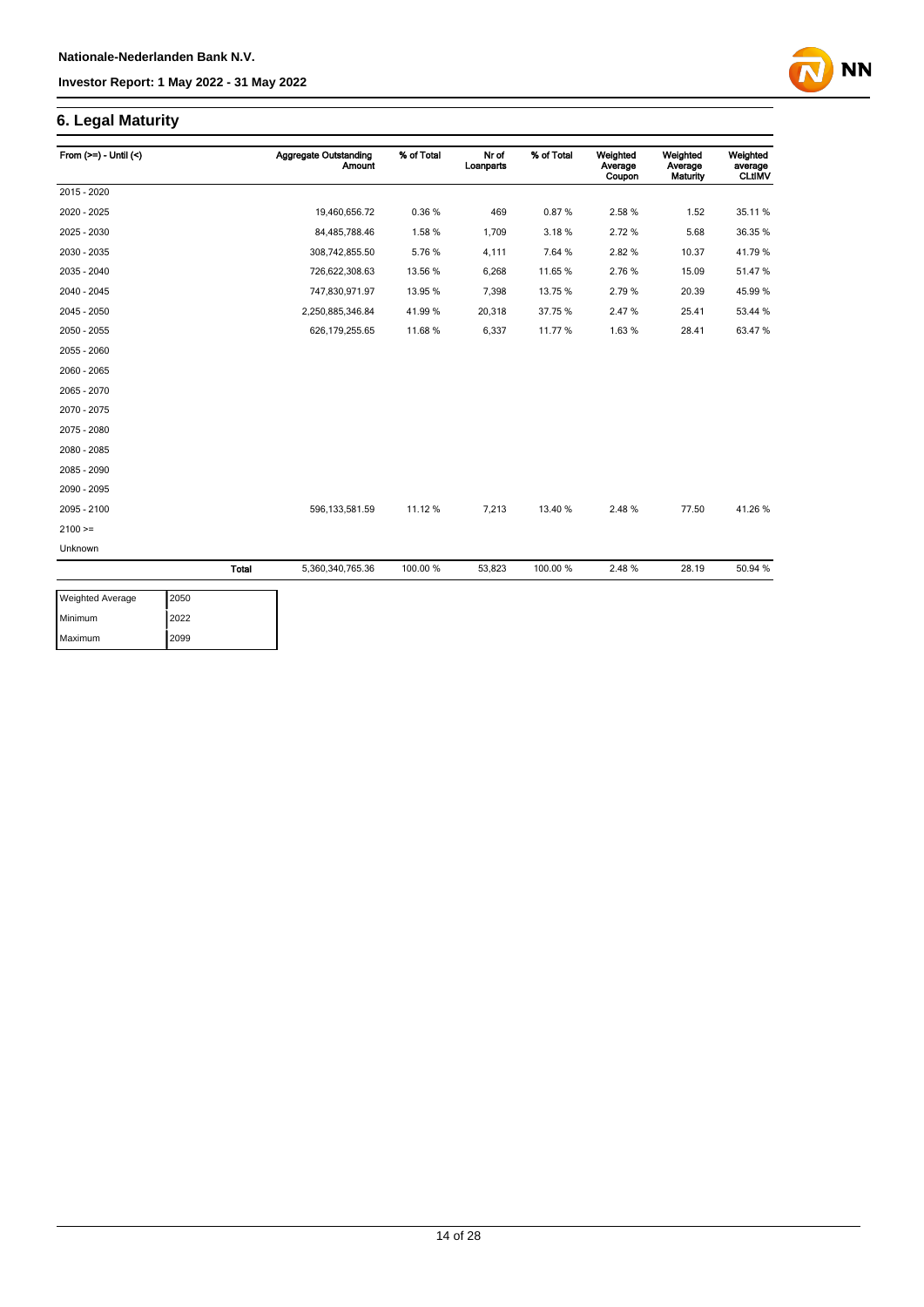### **7. Remaining Tenor**

| From $(>=) -$ Until $($ |              | <b>Aggregate Outstanding</b><br>Amount | % of Total | Nr of<br>Loanparts | % of Total | Weighted<br>Average<br>Coupon | Weighted<br>Average<br>Maturity | Weighted<br>average<br><b>CLtIMV</b> |
|-------------------------|--------------|----------------------------------------|------------|--------------------|------------|-------------------------------|---------------------------------|--------------------------------------|
| < 0 Year                |              |                                        |            |                    |            |                               |                                 |                                      |
| 0 Year - 1 Year         |              | 4,178,396.74                           | 0.08%      | 118                | 0.22%      | 2.44 %                        | 0.40                            | 31.89%                               |
| 1 Year - 2 Years        |              | 9,555,278.73                           | 0.18%      | 205                | 0.38%      | 2.54 %                        | 1.56                            | 36.60 %                              |
| 2 Years - 3 Years       |              | 7,997,572.90                           | 0.15%      | 224                | 0.42%      | 2.75 %                        | 2.42                            | 34.53 %                              |
| 3 Years - 4 Years       |              | 7,848,827.38                           | 0.15%      | 216                | 0.40%      | 2.63%                         | 3.43                            | 35.09 %                              |
| 4 Years - 5 Years       |              | 14, 101, 354. 77                       | 0.26%      | 293                | 0.54 %     | 2.68%                         | 4.46                            | 35.78 %                              |
| 5 Years - 6 Years       |              | 19,795,429.96                          | 0.37%      | 386                | 0.72%      | 2.81%                         | 5.46                            | 36.71 %                              |
| 6 Years - 7 Years       |              | 24,736,316.67                          | 0.46%      | 440                | 0.82%      | 2.73 %                        | 6.52                            | 37.75 %                              |
| 7 Years - 8 Years       |              | 26,341,726.71                          | 0.49%      | 479                | 0.89%      | 2.63%                         | 7.47                            | 36.11 %                              |
| 8 Years - 9 Years       |              | 51,233,250.69                          | 0.96%      | 751                | 1.40 %     | 2.74 %                        | 8.54                            | 39.36 %                              |
| 9 Years - 10 Years      |              | 61,882,155.44                          | 1.15%      | 876                | 1.63%      | 2.63%                         | 9.46                            | 40.94 %                              |
| 10 Years - 11 Years     |              | 65,849,442.66                          | 1.23 %     | 883                | 1.64 %     | 3.13%                         | 10.51                           | 40.19 %                              |
| 11 Years - 12 Years     |              | 70,625,277.01                          | 1.32 %     | 836                | 1.55 %     | 2.83%                         | 11.47                           | 44.21%                               |
| 12 Years - 13 Years     |              | 87,773,320.10                          | 1.64 %     | 1,029              | 1.91%      | 2.74 %                        | 12.49                           | 45.52 %                              |
| 13 Years - 14 Years     |              | 191,254,677.53                         | 3.57 %     | 1,608              | 2.99 %     | 2.70 %                        | 13.44                           | 49.69%                               |
| 14 Years - 15 Years     |              | 129,383,889.29                         | 2.41%      | 1,176              | 2.18%      | 2.81%                         | 14.37                           | 51.04 %                              |
| 15 Years - 16 Years     |              | 74,252,238.99                          | 1.39 %     | 772                | 1.43 %     | 2.89%                         | 15.54                           | 49.98 %                              |
| 16 Years - 17 Years     |              | 214,638,775.16                         | 4.00%      | 1,649              | 3.06%      | 2.79%                         | 16.48                           | 54.21 %                              |
| 17 Years - 18 Years     |              | 121,638,454.02                         | 2.27%      | 1,010              | 1.88%      | 2.60%                         | 17.41                           | 52.21 %                              |
| 18 Years - 19 Years     |              | 119,399,237.35                         | 2.23%      | 1,048              | 1.95%      | 2.45 %                        | 18.50                           | 50.47 %                              |
| 19 Years - 20 Years     |              | 105,930,603.75                         | 1.98%      | 998                | 1.85%      | 2.53 %                        | 19.43                           | 48.65 %                              |
| 20 Years - 21 Years     |              | 168,209,986.45                         | 3.14%      | 1,828              | 3.40%      | 3.20%                         | 20.49                           | 44.92 %                              |
| 21 Years - 22 Years     |              | 182,616,163.01                         | 3.41%      | 1,979              | 3.68%      | 2.84 %                        | 21.39                           | 42.92 %                              |
| 22 Years - 23 Years     |              | 207,372,479.69                         | 3.87%      | 1,946              | 3.62%      | 2.77 %                        | 22.46                           | 44.69%                               |
| 23 Years - 24 Years     |              | 300,984,313.52                         | 5.62 %     | 2,811              | 5.22 %     | 2.76 %                        | 23.60                           | 45.63%                               |
| 24 Years - 25 Years     |              | 664,977,365.70                         | 12.41 %    | 5,728              | 10.64 %    | 2.61%                         | 24.38                           | 49.13%                               |
| 25 Years - 26 Years     |              | 256,407,521.56                         | 4.78%      | 2,409              | 4.48%      | 2.43 %                        | 25.56                           | 54.54 %                              |
| 26 Years - 27 Years     |              | 450, 353, 278. 23                      | 8.40 %     | 3,911              | 7.27 %     | 2.51%                         | 26.42                           | 58.23 %                              |
| 27 Years - 28 Years     |              | 705,882,945.85                         | 13.17 %    | 6,516              | 12.11%     | 1.95%                         | 27.42                           | 60.51 %                              |
| 28 Years - 29 Years     |              | 275,997,435.41                         | 5.15 %     | 2,830              | 5.26 %     | 1.65 %                        | 28.47                           | 63.64 %                              |
| 29 Years - 30 Years     |              | 142,989,468.50                         | 2.67%      | 1,655              | 3.07%      | 1.52 %                        | 29.30                           | 66.23 %                              |
| $30$ Years $>=$         |              | 596, 133, 581.59                       | 11.12 %    | 7,213              | 13.40 %    | 2.48%                         | 77.50                           | 41.26 %                              |
| Unknown                 |              |                                        |            |                    |            |                               |                                 |                                      |
|                         | <b>Total</b> | 5,360,340,765.36                       | 100.00 %   | 53,823             | 100.00 %   | 2.48%                         | 28.19                           | 50.94 %                              |
| Weighted Average        | 28 Years     |                                        |            |                    |            |                               |                                 |                                      |
| Minimum                 | 0 Years      |                                        |            |                    |            |                               |                                 |                                      |
| Maximum                 | 78 Years     |                                        |            |                    |            |                               |                                 |                                      |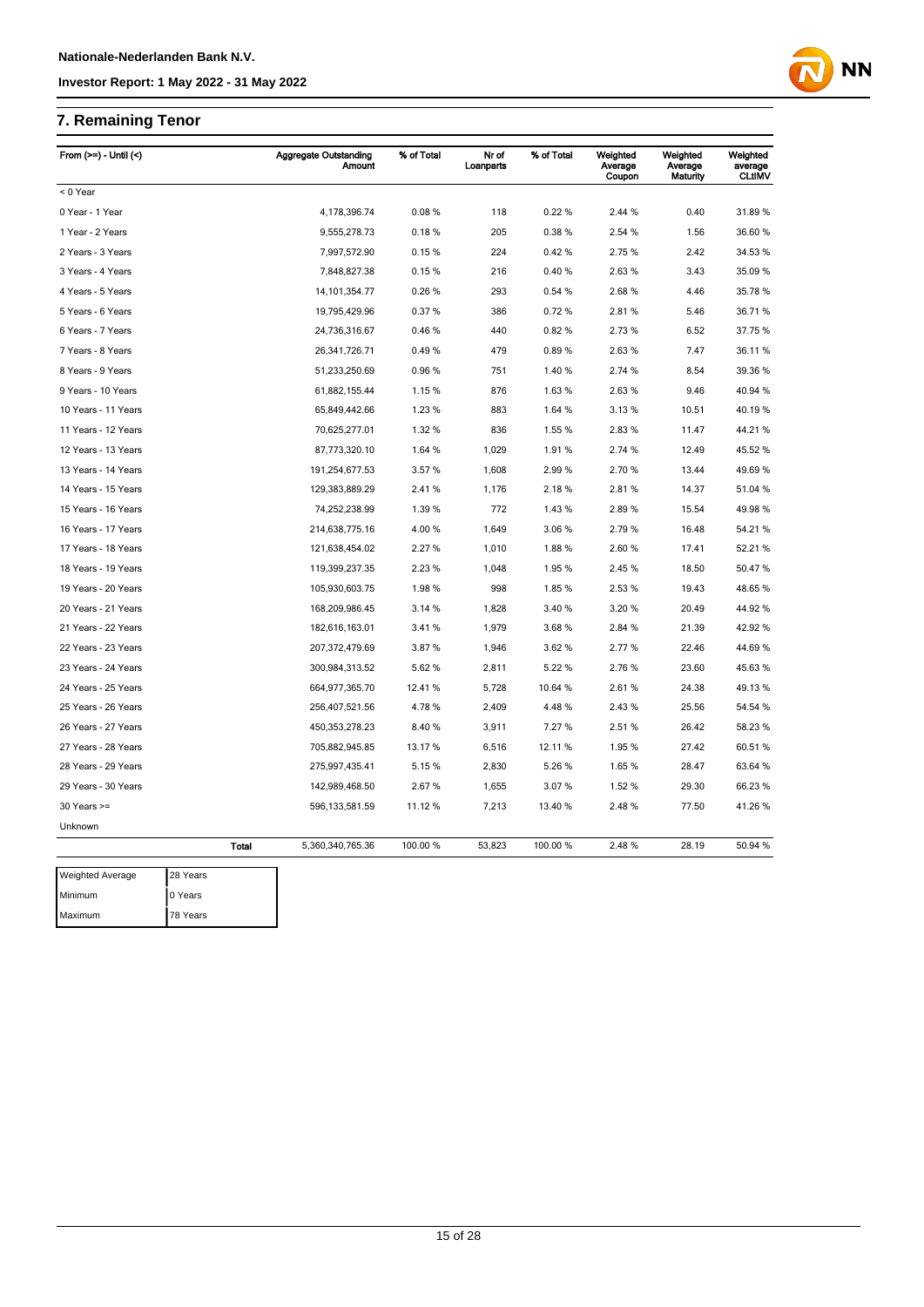

| From $(>) -$ Until $(<=)$ |              | Aggregate Outstanding<br>Amount | % of Total | Nr of Loans  | % of Total | Weighted<br>Average<br>Coupon | Weighted<br>Average<br>Maturity | Weighted<br>average<br><b>CLtIMV</b> |
|---------------------------|--------------|---------------------------------|------------|--------------|------------|-------------------------------|---------------------------------|--------------------------------------|
| <b>NHG</b>                |              | 1,311,336,991.97                | 24.46 %    | 7,798        | 33.48%     | 2.26%                         | 26.74                           | 53.88 %                              |
| $= 10%$                   |              | 2,550,320.39                    | 0.05%      | 60           | 0.26%      | 2.40%                         | 33.36                           | 3.65%                                |
| 10 % - 20 %               |              | 20,840,121.68                   | 0.39%      | 297          | 1.28%      | 2.37%                         | 38.63                           | 10.08%                               |
| 20 % - 30 %               |              | 51,241,286.33                   | 0.96%      | 531          | 2.28%      | 2.46%                         | 37.29                           | 15.95 %                              |
| $30\% - 40\%$             |              | 109,455,177.34                  | 2.04 %     | 817          | 3.51%      | 2.42%                         | 36.14                           | 22.93 %                              |
| 40 % - 50 %               |              | 210,692,621.32                  | 3.93%      | 1,181        | 5.07%      | 2.50%                         | 34.56                           | 30.24 %                              |
| 50 % - 60 %               |              | 368,220,287.61                  | 6.87%      | 1,611        | 6.92%      | 2.52%                         | 31.16                           | 38.13%                               |
| 60 % - 70 %               |              | 578,793,617.94                  | 10.80%     | 2,186        | 9.39%      | 2.56%                         | 29.41                           | 44.25 %                              |
| 70 % - 80 %               |              | 842,296,562.48                  | 15.71 %    | 2,845        | 12.21%     | 2.57%                         | 28.18                           | 49.84 %                              |
| 80 % - 90 %               |              | 949,431,046.83                  | 17.71 %    | 3,025        | 12.99%     | 2.61%                         | 26.67                           | 55.60 %                              |
| 90 % - 100 %              |              | 757,953,840.19                  | 14.14 %    | 2,299        | 9.87%      | 2.49%                         | 26.91                           | 63.35 %                              |
| 100 % - 110 %             |              | 157,322,891.28                  | 2.93 %     | 641          | 2.75%      | 2.72%                         | 25.69                           | 63.80 %                              |
| 110 % - 120 %             |              | 206,000.00                      | 0.00%      | $\mathbf{1}$ | 0.00%      | 2.90%                         | 16.67                           | 66.18%                               |
| 120 % - 130 %             |              |                                 |            |              |            |                               |                                 |                                      |
| 130 % - 140 %             |              |                                 |            |              |            |                               |                                 |                                      |
| 140 % - 150 %             |              |                                 |            |              |            |                               |                                 |                                      |
| 150% >                    |              |                                 |            |              |            |                               |                                 |                                      |
| Unknown                   |              |                                 |            |              |            |                               |                                 |                                      |
|                           | <b>Total</b> | 5,360,340,765.36                | 100.00 %   | 23,292       | 100.00 %   | 2.48%                         | 28.19                           | 50.94 %                              |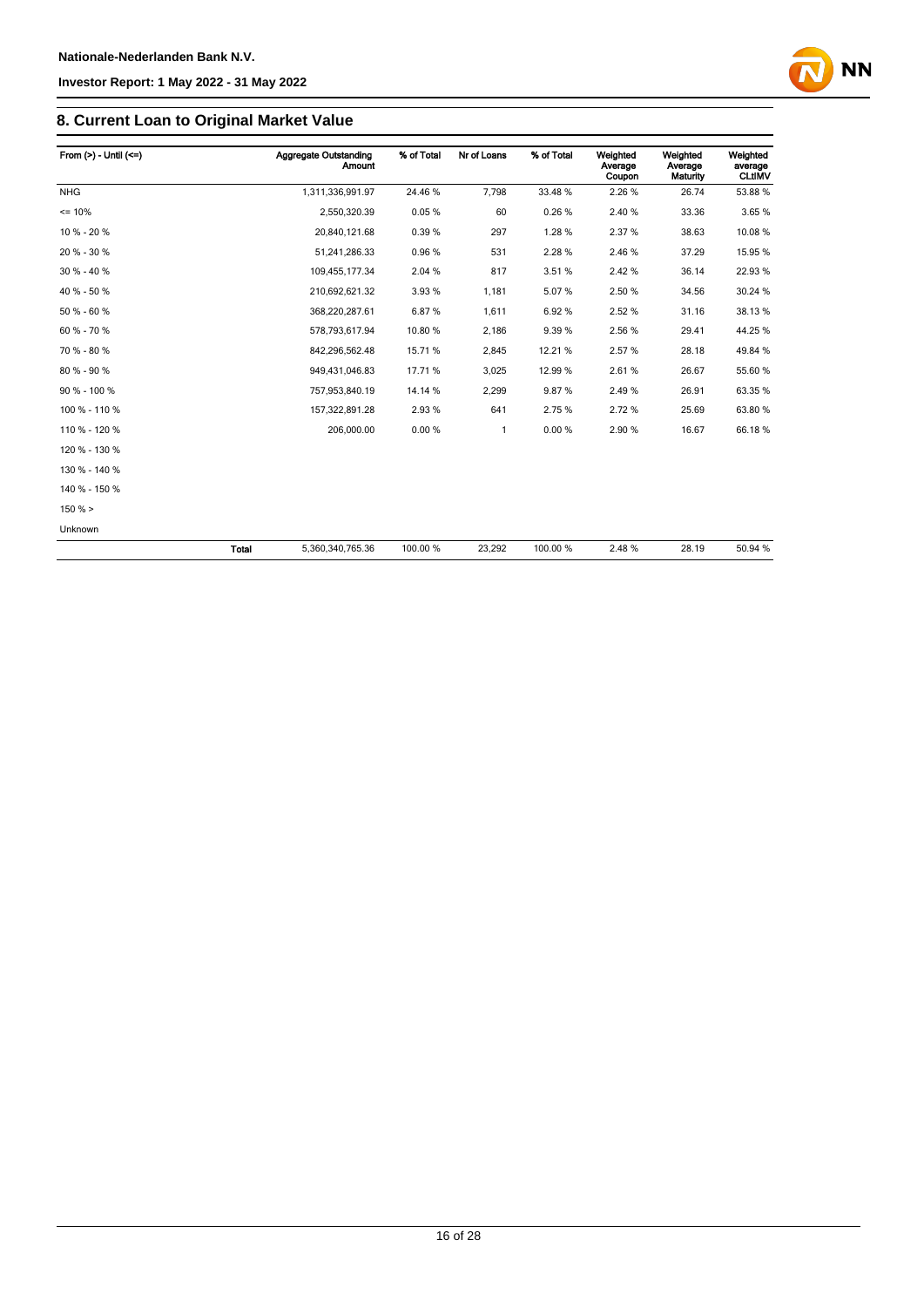

| From $(>) -$ Until $(<=)$ |       | Aggregate Outstanding<br><b>Amount</b> | % of Total | Nr of Loans | % of Total | Weighted<br>Average<br>Coupon | Weighted<br>Average<br><b>Maturity</b> | Weighted<br>average<br><b>CLtIMV</b> |
|---------------------------|-------|----------------------------------------|------------|-------------|------------|-------------------------------|----------------------------------------|--------------------------------------|
| <b>NHG</b>                |       | 1,311,336,991.97                       | 24.46%     | 7,798       | 33.48%     | 2.26 %                        | 26.74                                  | 53.88 %                              |
| $= 10 \%$                 |       | 18,266,412.27                          | 0.34 %     | 307         | 1.32%      | 2.46%                         | 44.53                                  | 7.49%                                |
| 10 % - 20 %               |       | 105,499,681.60                         | 1.97%      | 1,041       | 4.47%      | 2.50 %                        | 42.14                                  | 15.91 %                              |
| 20 % - 30 %               |       | 247,324,072.56                         | 4.61%      | 1,585       | 6.80%      | 2.60%                         | 34.82                                  | 25.74 %                              |
| $30 \% - 40 \%$           |       | 571,082,195.54                         | 10.65%     | 2,486       | 10.67%     | 2.66%                         | 30.79                                  | 35.69 %                              |
| 40 % - 50 %               |       | 1,026,116,307.30                       | 19.14 %    | 3,642       | 15.64 %    | 2.64 %                        | 28.05                                  | 45.34 %                              |
| 50 % - 60 %               |       | 1,063,252,585.48                       | 19.84 %    | 3,431       | 14.73%     | 2.58%                         | 27.03                                  | 54.78%                               |
| 60 % - 70 %               |       | 710,150,976.00                         | 13.25 %    | 2,178       | 9.35%      | 2.47%                         | 26.41                                  | 64.50 %                              |
| 70 % - 80 %               |       | 251,527,797.34                         | 4.69%      | 696         | 2.99%      | 2.21%                         | 26.81                                  | 73.52 %                              |
| 80 % - 90 %               |       | 44,499,464.32                          | 0.83%      | 105         | 0.45%      | 1.99%                         | 27.37                                  | 83.93%                               |
| 90 % - 100 %              |       | 11,284,280.98                          | 0.21%      | 23          | 0.10%      | 1.91%                         | 30.67                                  | 93.11%                               |
| 100 % - 110 %             |       |                                        |            |             |            |                               |                                        |                                      |
| 110 % - 120 %             |       |                                        |            |             |            |                               |                                        |                                      |
| 120 % - 130 %             |       |                                        |            |             |            |                               |                                        |                                      |
| 130 % - 140 %             |       |                                        |            |             |            |                               |                                        |                                      |
| 140 % - 150 %             |       |                                        |            |             |            |                               |                                        |                                      |
| 150% >                    |       |                                        |            |             |            |                               |                                        |                                      |
| Unknown                   |       |                                        |            |             |            |                               |                                        |                                      |
|                           | Total | 5,360,340,765.36                       | 100.00 %   | 23,292      | 100.00 %   | 2.48%                         | 28.19                                  | 50.94 %                              |

17 of 28

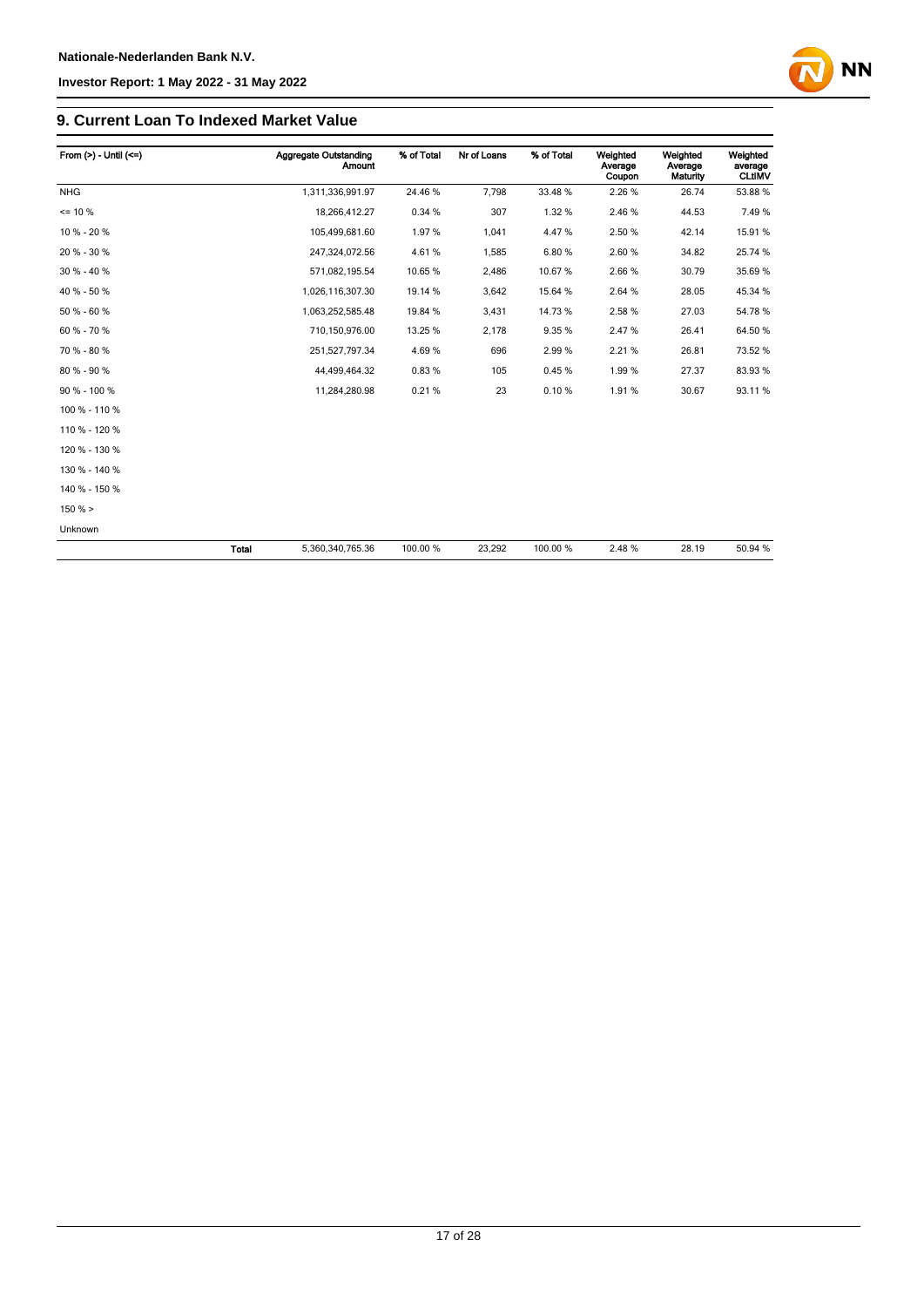

### **10. Loanpart Coupon (interest rate bucket)**

| From $(>) -$ Until $(<=)$ |       | Aggregate Outstanding<br><b>Amount</b> | % of Total | Nr of<br>Loanparts | % of Total | Weighted<br>Average<br>Coupon | Weighted<br>Average<br>Maturity | Weighted<br>average<br><b>CLtIMV</b> |
|---------------------------|-------|----------------------------------------|------------|--------------------|------------|-------------------------------|---------------------------------|--------------------------------------|
| $= 0.5 \%$                |       |                                        |            |                    |            |                               |                                 |                                      |
| $0.5 % - 1.0 %$           |       | 24,955,754.76                          | 0.47%      | 268                | 0.50%      | 0.93%                         | 27.21                           | 59.94 %                              |
| $1.0 \% - 1.5 \%$         |       | 522.025.834.57                         | 9.74 %     | 6,077              | 11.29 %    | 1.29%                         | 31.24                           | 50.93%                               |
| $1.5 \% - 2.0 \%$         |       | 1.103.386.834.14                       | 20.58 %    | 11,202             | 20.81%     | 1.74 %                        | 29.23                           | 55.80 %                              |
| $2.0 \% - 2.5 \%$         |       | 1,123,245,233.09                       | 20.95 %    | 11,168             | 20.75%     | 2.28%                         | 29.04                           | 52.19%                               |
| $2.5% - 3.0%$             |       | 1,526,192,731.61                       | 28.47%     | 14,055             | 26.11%     | 2.76%                         | 27.40                           | 49.75%                               |
| $3.0 \% - 3.5 \%$         |       | 630,419,656.01                         | 11.76%     | 5,996              | 11.14 %    | 3.21%                         | 26.76                           | 47.58 %                              |
| $3.5% - 4.0%$             |       | 163,255,499.57                         | 3.05%      | 1,569              | 2.92%      | 3.72%                         | 27.51                           | 47.56 %                              |
| $4.0 \% - 4.5 \%$         |       | 104,258,736.14                         | 1.95%      | 1,347              | 2.50 %     | 4.21%                         | 23.87                           | 40.45 %                              |
| $4.5% - 5.0%$             |       | 78.728.353.26                          | 1.47%      | 1.025              | 1.90%      | 4.77%                         | 22.41                           | 43.62%                               |
| $5.0 % - 5.5 %$           |       | 60.075.384.02                          | 1.12%      | 772                | 1.43%      | 5.25%                         | 21.79                           | 41.06%                               |
| $5.5 % - 6.0 %$           |       | 16,985,129.60                          | 0.32%      | 247                | 0.46%      | 5.72%                         | 19.66                           | 40.03%                               |
| $6.0 % - 6.5 %$           |       | 6,481,486.37                           | 0.12%      | 90                 | 0.17%      | 6.20%                         | 24.93                           | 44.05%                               |
| $6.5 \% - 7.0 \%$         |       | 302,146.53                             | 0.01%      | 6                  | 0.01%      | 6.62%                         | 33.76                           | 32.51 %                              |
| $7.0 \%$ >                |       | 27,985.69                              | 0.00%      | 1                  | 0.00%      | 7.05%                         | 2.92                            | 29.19 %                              |
| Unknown                   |       |                                        |            |                    |            |                               |                                 |                                      |
|                           | Total | 5,360,340,765.36                       | 100.00 %   | 53,823             | 100.00 %   | 2.48%                         | 28.19                           | 50.94 %                              |

| <b>Weighted Average</b> | 2.5 % |
|-------------------------|-------|
| Minimum                 | 0.7%  |
| Maximum                 | 7.1%  |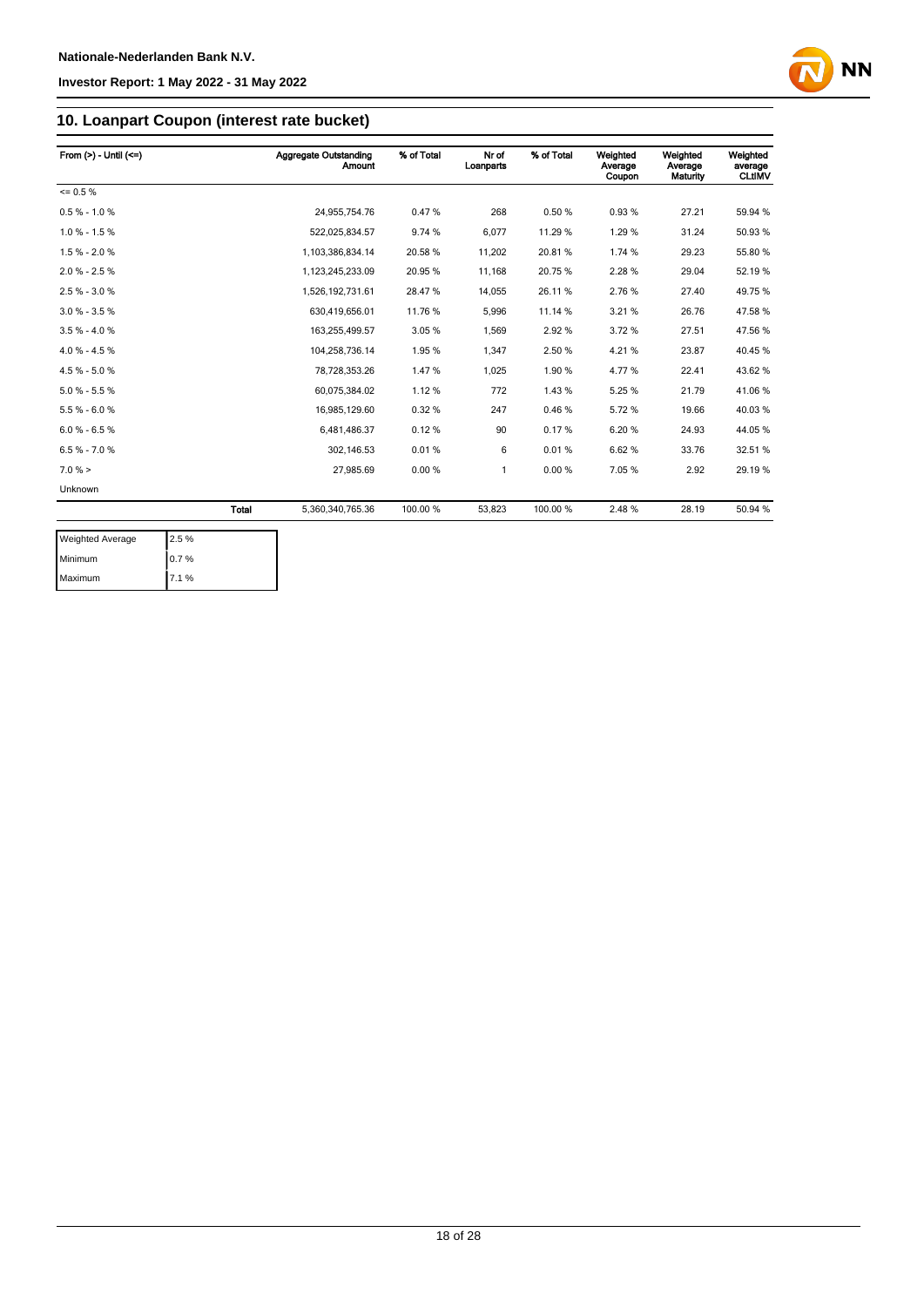#### **11. Remaining Interest Rate Fixed Period**

| From $(>=)$ - Until $($     |              | <b>Aggregate Outstanding</b><br><b>Amount</b> | % of Total | Nr of<br>Loanparts | % of Total | Weighted<br>Average<br>Coupon | Weighted<br>Average<br><b>Maturity</b> | Weighted<br>average<br><b>CLtIMV</b> |
|-----------------------------|--------------|-----------------------------------------------|------------|--------------------|------------|-------------------------------|----------------------------------------|--------------------------------------|
| $<$ 1 year(s)               |              | 204,569,468.72                                | 3.82%      | 2,835              | 5.27%      | 2.58%                         | 28.52                                  | 43.54 %                              |
| 1 year(s) - $2$ year(s)     |              | 119, 148, 872.80                              | 2.22 %     | 1,606              | 2.98%      | 3.33 %                        | 23.83                                  | 41.22 %                              |
| $2$ year(s) - $3$ year(s)   |              | 122,887,557.33                                | 2.29 %     | 1,542              | 2.86%      | 3.18%                         | 26.09                                  | 41.64 %                              |
| $3$ year(s) - 4 year(s)     |              | 147,487,091.40                                | 2.75%      | 1,864              | 3.46%      | 2.75%                         | 30.62                                  | 43.28 %                              |
| $4$ year(s) - $5$ year(s)   |              | 248,609,947.06                                | 4.64 %     | 2,744              | 5.10%      | 2.59%                         | 33.10                                  | 45.61%                               |
| 5 year(s) - 6 year(s)       |              | 173,308,381.87                                | 3.23 %     | 2,057              | 3.82%      | 2.51%                         | 28.75                                  | 47.26 %                              |
| $6$ year(s) - 7 year(s)     |              | 197,812,406.34                                | 3.69%      | 2,022              | 3.76%      | 2.48%                         | 28.19                                  | 51.16%                               |
| $7$ year(s) - 8 year(s)     |              | 432,083,016.37                                | 8.06%      | 3,901              | 7.25 %     | 1.91%                         | 29.34                                  | 54.08 %                              |
| 8 year(s) - 9 year(s)       |              | 339,407,372.90                                | 6.33 %     | 3,363              | 6.25%      | 2.11%                         | 29.97                                  | 51.12 %                              |
| $9$ year(s) - 10 year(s)    |              | 303,383,753.54                                | 5.66%      | 3,162              | 5.87%      | 2.17%                         | 29.97                                  | 47.99%                               |
| 10 year(s) - 11 year(s)     |              | 87,510,421.33                                 | 1.63%      | 1,014              | 1.88%      | 3.46 %                        | 23.86                                  | 44.66 %                              |
| 11 year(s) - $12$ year(s)   |              | 61,428,962.46                                 | 1.15%      | 660                | 1.23 %     | 2.93%                         | 21.92                                  | 48.63%                               |
| 12 year(s) - 13 year(s)     |              | 121,064,391.95                                | 2.26 %     | 1,227              | 2.28%      | 2.69%                         | 23.87                                  | 48.33 %                              |
| 13 year(s) - 14 year(s)     |              | 297,462,637.06                                | 5.55 %     | 2,765              | 5.14 %     | 2.97%                         | 23.97                                  | 47.06%                               |
| 14 year(s) - 15 year(s)     |              | 526,586,909.56                                | 9.82%      | 4,689              | 8.71%      | 2.85%                         | 26.01                                  | 48.59%                               |
| 15 year(s) - 16 year(s)     |              | 250,378,248.70                                | 4.67%      | 2,295              | 4.26%      | 2.82%                         | 28.87                                  | 52.83 %                              |
| 16 year(s) - 17 year(s)     |              | 393,462,404.07                                | 7.34 %     | 3,360              | 6.24 %     | 2.73 %                        | 27.40                                  | 56.36 %                              |
| 17 year(s) - 18 year(s)     |              | 602,295,220.16                                | 11.24 %    | 5,689              | 10.57%     | 2.16%                         | 28.19                                  | 56.47 %                              |
| 18 year(s) - 19 year(s)     |              | 338,935,961.42                                | 6.32%      | 3,257              | 6.05%      | 1.99%                         | 30.56                                  | 56.29 %                              |
| 19 year(s) - $20$ year(s)   |              | 190,201,503.87                                | 3.55 %     | 1,822              | 3.39 %     | 1.93%                         | 32.61                                  | 56.49 %                              |
| 20 year(s) - 21 year(s)     |              | 1,488,567.29                                  | 0.03%      | 20                 | 0.04%      | 2.74 %                        | 21.91                                  | 43.62 %                              |
| $21$ year(s) - 22 year(s)   |              | 6,186,202.74                                  | 0.12%      | 70                 | 0.13%      | 2.31 %                        | 21.60                                  | 43.68 %                              |
| 22 year(s) - 23 year(s)     |              | 10,974,027.60                                 | 0.20%      | 96                 | 0.18%      | 2.79%                         | 22.53                                  | 45.06%                               |
| 23 year(s) - 24 year(s)     |              | 20,036,022.18                                 | 0.37%      | 164                | 0.30%      | 2.70%                         | 23.73                                  | 50.42 %                              |
| $24$ year(s) - $25$ year(s) |              | 38,456,007.43                                 | 0.72%      | 307                | 0.57%      | 2.58%                         | 24.43                                  | 50.10 %                              |
| 25 year(s) - 26 year(s)     |              | 20,999,660.82                                 | 0.39%      | 181                | 0.34%      | 2.59%                         | 25.51                                  | 55.81 %                              |
| 26 year(s) - 27 year(s)     |              | 39,974,196.68                                 | 0.75%      | 285                | 0.53%      | 2.57 %                        | 26.46                                  | 60.71%                               |
| 27 year(s) - 28 year(s)     |              | 28,907,493.22                                 | 0.54 %     | 368                | 0.68%      | 2.35 %                        | 27.22                                  | 60.93%                               |
| $28$ year(s) - $29$ year(s) |              | 17,491,439.89                                 | 0.33%      | 246                | 0.46%      | 1.93%                         | 30.29                                  | 59.28 %                              |
| 29 year(s) - 30 year(s)     |              | 17,802,618.60                                 | 0.33%      | 212                | 0.39%      | 1.95%                         | 30.20                                  | 61.33 %                              |
| $30$ year(s) >=             |              |                                               |            |                    |            |                               |                                        |                                      |
|                             | <b>Total</b> | 5,360,340,765.36                              | 100.00 %   | 53,823             | 100.00%    | 2.48%                         | 28.19                                  | 50.94 %                              |

| <b>Weighted Average</b> | $12$ year(s) |
|-------------------------|--------------|
| Minimum                 | year(s)      |
| Maximum                 | 30 year(s)   |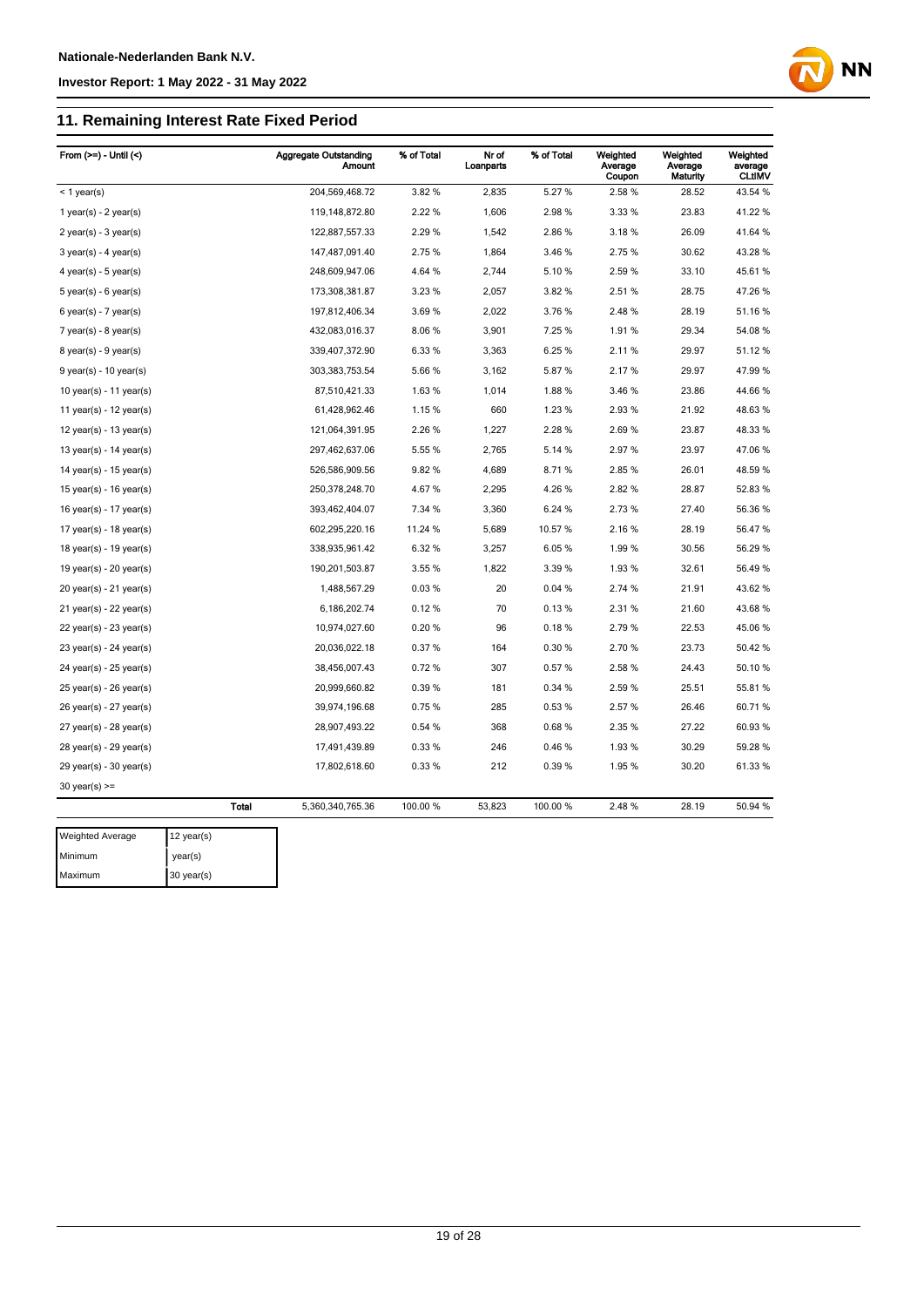

### **12. Interest Payment Type**

|                |       | Aggregate Outstanding<br>Amount | % of Total | Nr of<br>Loanparts | % of Total | Weighted<br>Average<br>Coupon | Weighted<br>Average<br>Maturity | Weighted<br>average<br><b>CLtIMV</b> |
|----------------|-------|---------------------------------|------------|--------------------|------------|-------------------------------|---------------------------------|--------------------------------------|
| Fixed          |       | 5.336.981.271.59                | 99.56 %    | 53.260             | 98.95 %    | 2.49%                         | 28.19                           | 50.96 %                              |
| Floating       |       | 23.359.493.77                   | 0.44%      | 563                | 1.05%      | 1.56 %                        | 27.53                           | 46.60 %                              |
| <b>Unknown</b> |       |                                 |            |                    |            |                               |                                 |                                      |
|                | Total | 5.360.340.765.36                | 100.00 %   | 53.823             | 100.00 %   | 2.48 %                        | 28.19                           | 50.94 %                              |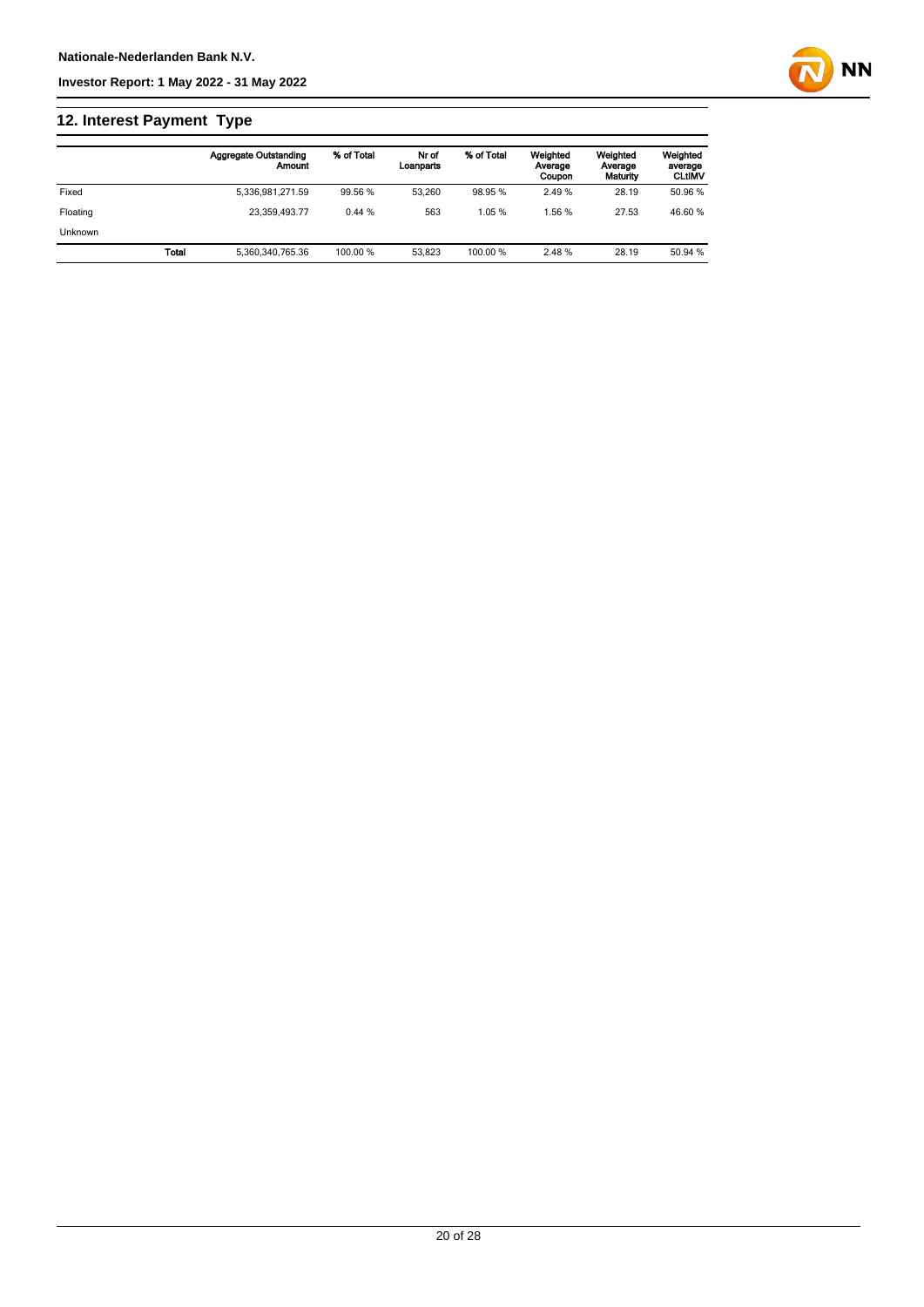

### **13. Property Description**

| Description      |       | Aggregate Outstanding<br>Amount | % of Total | Nr of<br><b>Borrowers</b> | % of Total | Weighted<br>Average<br>Coupon | Weighted<br>Average<br>Maturity | Weighted<br>average<br><b>CLUMV</b> |
|------------------|-------|---------------------------------|------------|---------------------------|------------|-------------------------------|---------------------------------|-------------------------------------|
| Flat / Apartment |       | 566.883.045.66                  | 10.58 %    | 3.003                     | 12.89%     | 2.21%                         | 28.79                           | 52.14 %                             |
| House            |       | 4,751,715,137.33                | 88.65 %    | 20.133                    | 86.44 %    | 2.51 %                        | 28.08                           | 50.85 %                             |
| Shop/House       |       | 41.742.582.37                   | 0.78%      | 156                       | 0.67%      | 2.51 %                        | 31.81                           | 44.70 %                             |
|                  | Total | 5,360,340,765.36                | 100.00 %   | 23.292                    | 100.00 %   | 2.48 %                        | 28.19                           | 50.94 %                             |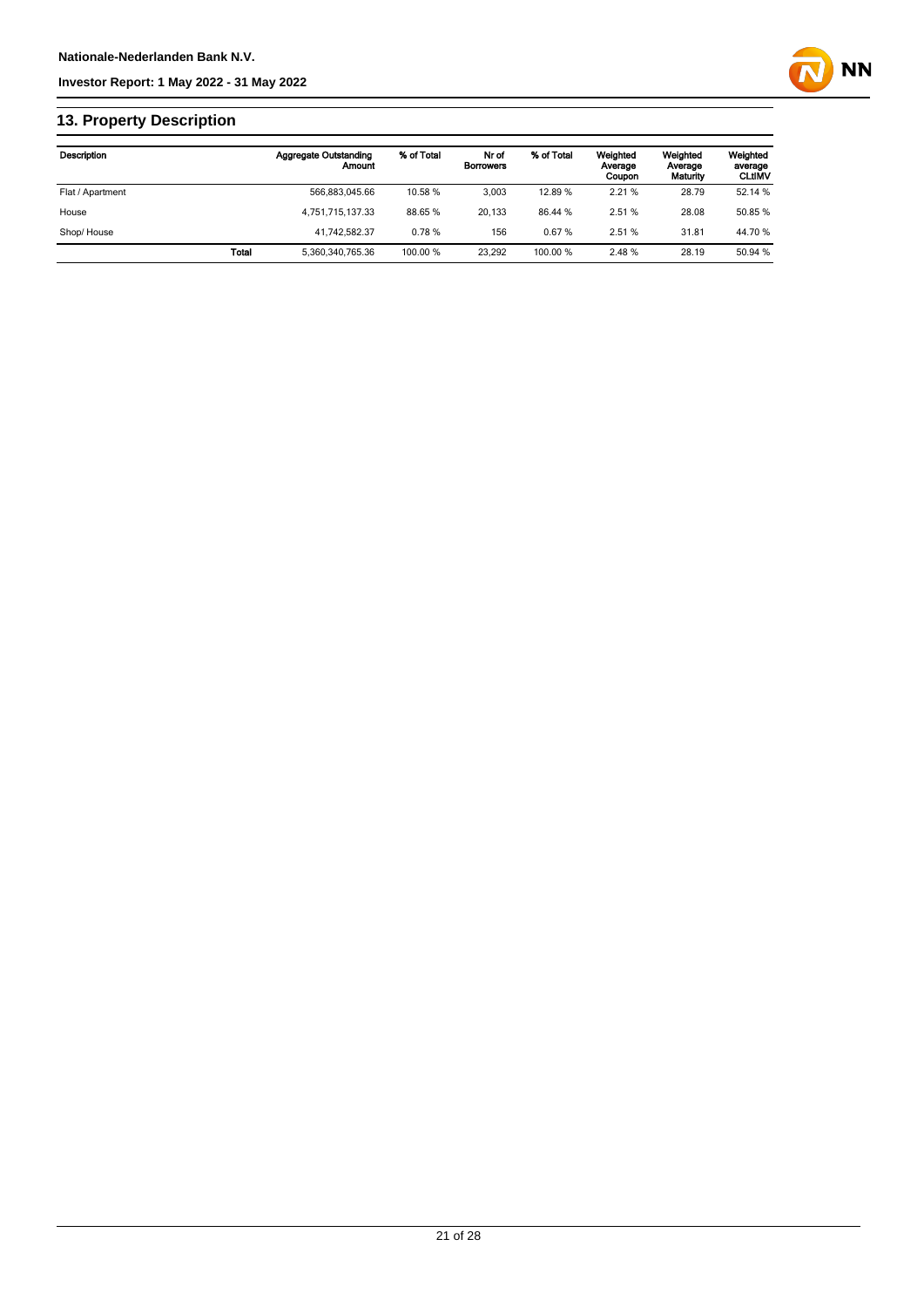

# **14. Geographical Distribution (by province)**

| Province      |       | <b>Aggregate Outstanding</b><br>Amount | % of Total | Nr of<br><b>Borrowers</b> | % of Total | Weighted<br>Average<br>Coupon | Weighted<br>Average<br>Maturity | Weighted<br>average<br><b>CLtIMV</b> |
|---------------|-------|----------------------------------------|------------|---------------------------|------------|-------------------------------|---------------------------------|--------------------------------------|
| Drenthe       |       | 119,634,589.05                         | 2.23%      | 605                       | 2.60%      | 2.42%                         | 28.52                           | 53.03%                               |
| Utrecht       |       | 450,270,377.56                         | 8.40%      | 1,716                     | 7.37 %     | 2.55 %                        | 27.80                           | 47.91%                               |
| Zeeland       |       | 121,944,187.07                         | 2.27%      | 656                       | 2.82%      | 2.46 %                        | 27.85                           | 52.52 %                              |
| Zuid-Holland  |       | 1,455,262,622.70                       | 27.15 %    | 6,253                     | 26.85%     | 2.48%                         | 27.83                           | 50.94 %                              |
| Flevoland     |       | 153,909,139.95                         | 2.87%      | 711                       | 3.05 %     | 2.38 %                        | 27.55                           | 51.50 %                              |
| Friesland     |       | 127,224,596.69                         | 2.37 %     | 652                       | 2.80%      | 2.38 %                        | 30.92                           | 54.01%                               |
| Gelderland    |       | 590,799,221.61                         | 11.02 %    | 2,552                     | 10.96%     | 2.48%                         | 27.88                           | 51.17%                               |
| Groningen     |       | 149,991,124.19                         | 2.80%      | 790                       | 3.39 %     | 2.39 %                        | 29.37                           | 51.59 %                              |
| Limburg       |       | 229,669,519.06                         | 4.28%      | 1,161                     | 4.98%      | 2.48%                         | 28.88                           | 55.29 %                              |
| Noord-Brabant |       | 805,254,033.91                         | 15.02 %    | 3,491                     | 14.99%     | 2.52 %                        | 27.68                           | 52.44 %                              |
| Noord-Holland |       | 871,343,208.59                         | 16.26 %    | 3,331                     | 14.30 %    | 2.47%                         | 28.60                           | 47.49 %                              |
| Overijssel    |       | 284,932,414.19                         | 5.32 %     | 1,373                     | 5.89%      | 2.45 %                        | 29.40                           | 54.53 %                              |
| Unspecified   |       | 105,730.79                             | 0.00%      | 1                         | 0.00%      | 3.74 %                        | 31.85                           | 36.70 %                              |
|               | Total | 5.360.340.765.36                       | 100.00 %   | 23,292                    | 100.00 %   | 2.48%                         | 28.19                           | 50.94 %                              |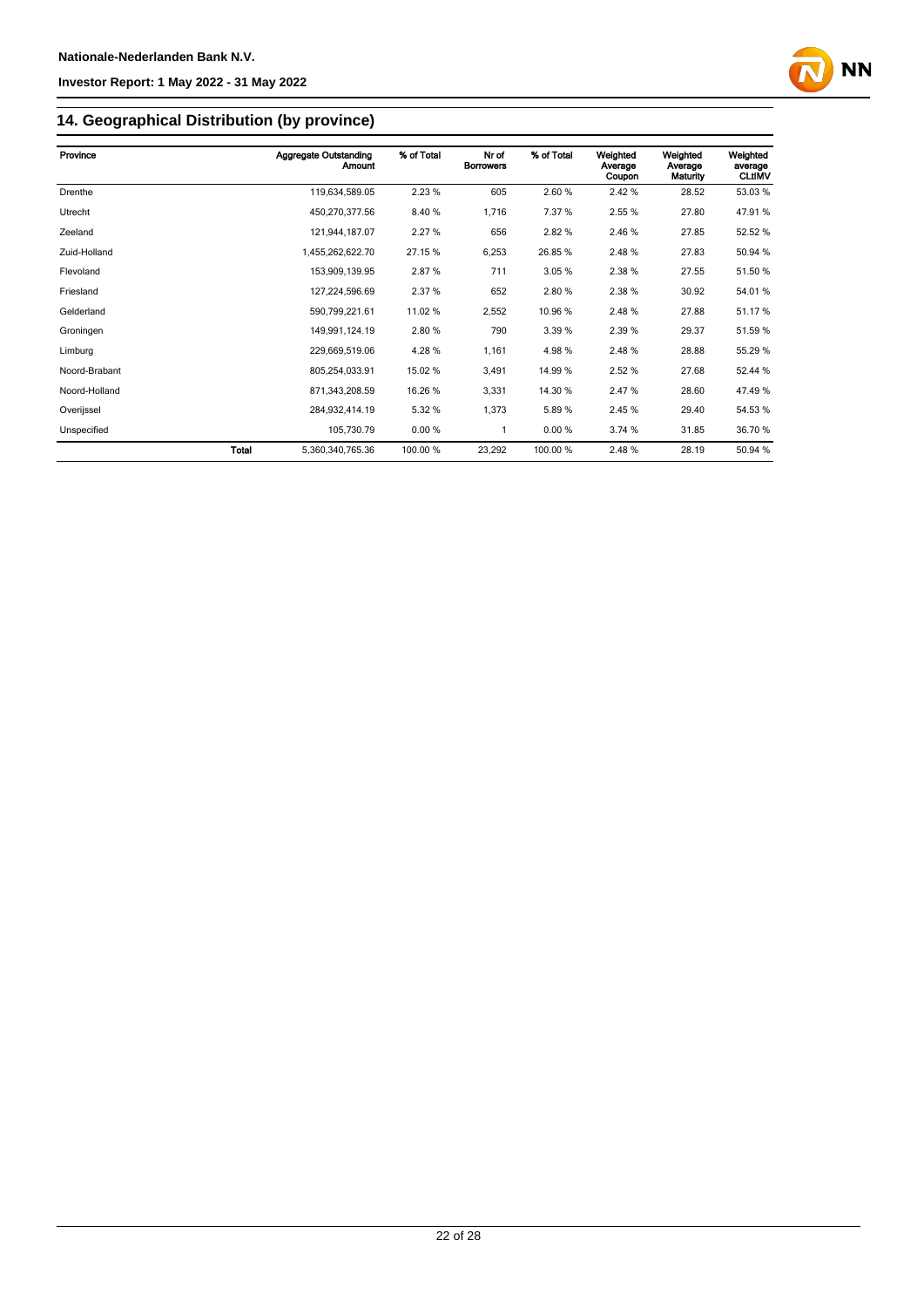

### **15. Occupancy**

| Description    |       | Aggregate Outstanding<br>Amount | % of Total | Nr of<br><b>Borrowers</b> | % of Total | Weighted<br>Average<br>Coupon | Weighted<br>Average<br>Maturity | Weighted<br>average<br><b>CLtIMV</b> |
|----------------|-------|---------------------------------|------------|---------------------------|------------|-------------------------------|---------------------------------|--------------------------------------|
| Owner Occupied |       | 5,360,340,765.36                | 100.00 %   | 23.292                    | 100.00 %   | 2.48%                         | 28.19                           | 50.94 %                              |
| Buy-to-let     |       |                                 |            |                           |            |                               |                                 |                                      |
| <b>Unknown</b> |       |                                 |            |                           |            |                               |                                 |                                      |
|                | Total | 5,360,340,765.36                | 100.00 %   | 23.292                    | 100.00 %   | 2.48%                         | 28.19                           | 50.94 %                              |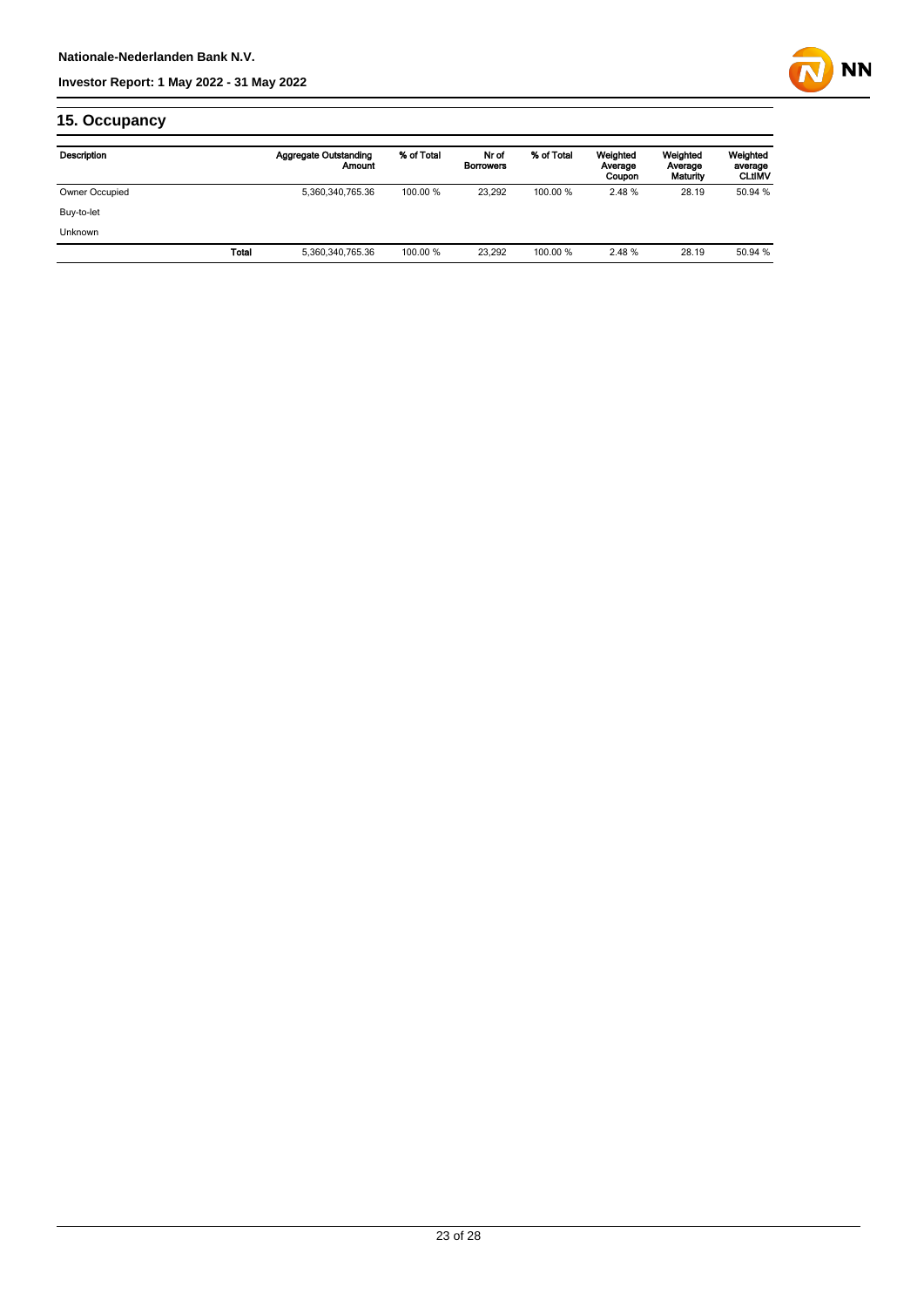

### **16. Loanpart Payment Frequency**

| Description  | <b>Aggregate Outstanding</b><br><b>Amount</b> | % of Total | Nr of<br>Loanparts | % of Total | Weighted<br>Average<br>Coupon | Weighted<br>Average<br>Maturity | Weighted<br>average<br><b>CLUMV</b> |
|--------------|-----------------------------------------------|------------|--------------------|------------|-------------------------------|---------------------------------|-------------------------------------|
| Half-yearly  |                                               |            |                    |            |                               |                                 |                                     |
| Yearly       |                                               |            |                    |            |                               |                                 |                                     |
| Quarterly    |                                               |            |                    |            |                               |                                 |                                     |
| Monthly      | 5,360,340,765.36                              | 100.00 %   | 53.823             | 100.00 %   | 2.48 %                        | 28.19                           | 50.94 %                             |
| Unknown      |                                               |            |                    |            |                               |                                 |                                     |
| <b>Total</b> | 5,360,340,765.36                              | 100.00 %   | 53,823             | 100.00%    | 2.48%                         | 28.19                           | 50.94 %                             |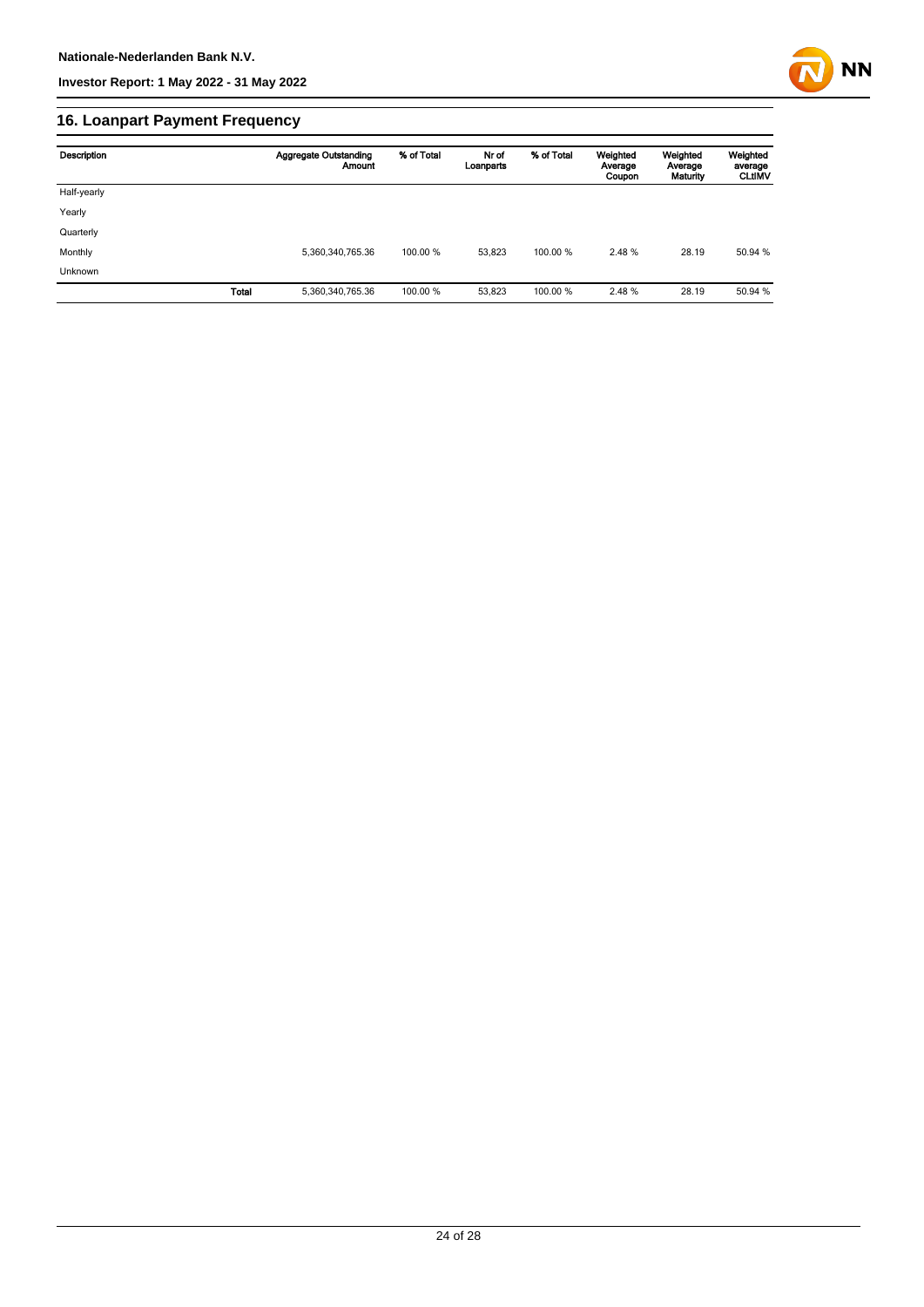

### **17. Guarantee Type**

|                      | <b>Aggregate Outstanding</b><br>Amount | % of Total | Nr of Loans | % of Total | Weighted<br>Average<br>Coupon | Weighted<br>Average<br>Maturity | Weighted<br>average<br><b>CLtIMV</b> |
|----------------------|----------------------------------------|------------|-------------|------------|-------------------------------|---------------------------------|--------------------------------------|
| <b>NHG Guarantee</b> | 1,311,336,991.97                       | 24.46 %    | 7.798       | 33.48 %    | 2.26 %                        | 26.74                           | 53.88 %                              |
| Non-NHG Guarantee    | 4.049.003.773.39                       | 75.54 %    | 15.494      | 66.52 %    | 2.55%                         | 28.66                           | 49.99 %                              |
| <b>Unknown</b>       |                                        |            |             |            |                               |                                 |                                      |
|                      | Total<br>5,360,340,765.36              | 100.00 %   | 23.292      | 100.00 %   | 2.48%                         | 28.19                           | 50.94 %                              |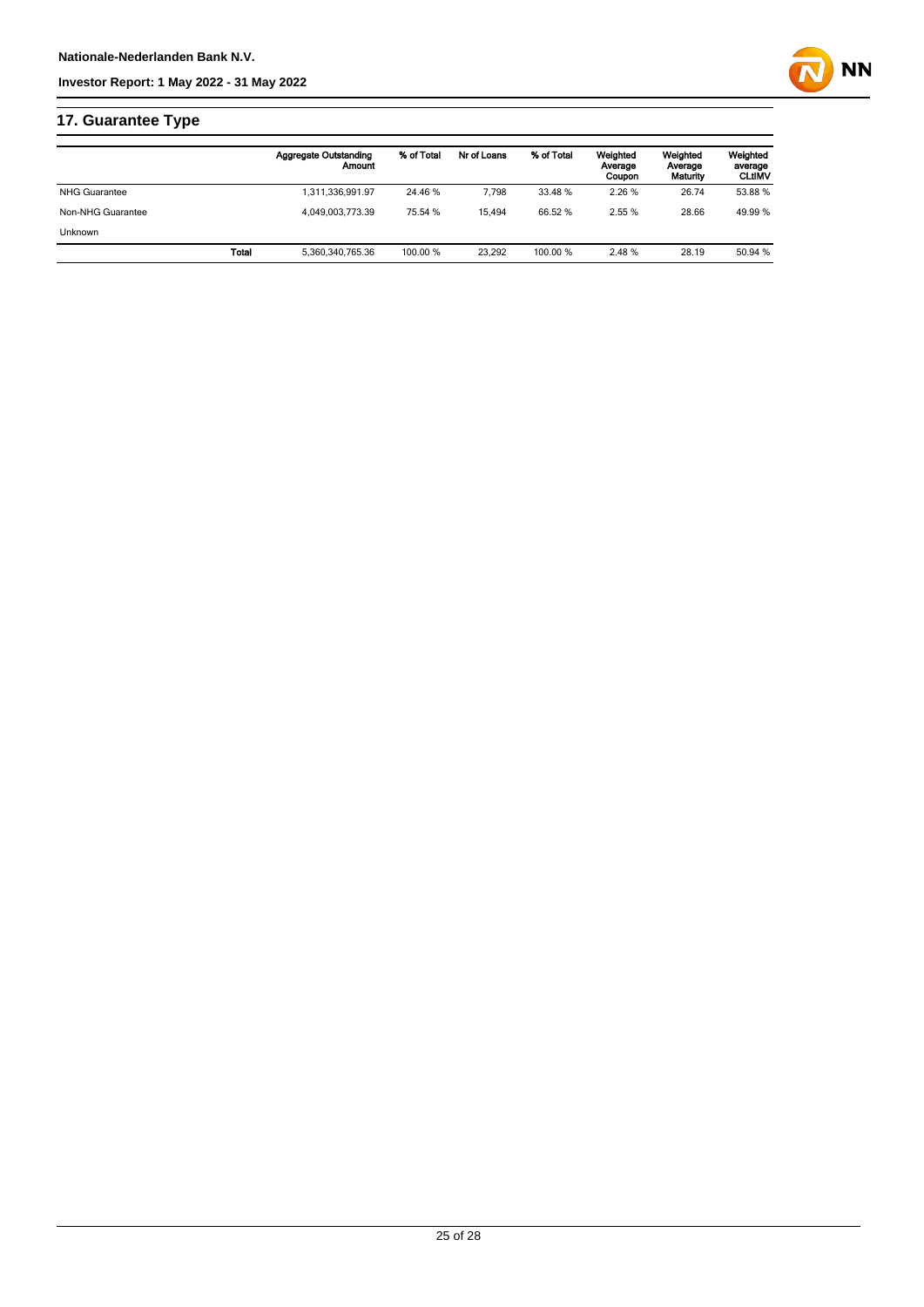#### **Glossary**



| Term                                                | <b>Definition / Calculation</b>                                                                                                                                                                                                                                                                                                                                                                                                                                                                                                                                                                                                                                                                                                                             |
|-----------------------------------------------------|-------------------------------------------------------------------------------------------------------------------------------------------------------------------------------------------------------------------------------------------------------------------------------------------------------------------------------------------------------------------------------------------------------------------------------------------------------------------------------------------------------------------------------------------------------------------------------------------------------------------------------------------------------------------------------------------------------------------------------------------------------------|
| Α                                                   | Min (a, b), where (a) is the sum of the Adjusted Current Balances and (b) is the sum of the Asset Percentage of Current Balance -/-                                                                                                                                                                                                                                                                                                                                                                                                                                                                                                                                                                                                                         |
| <b>ACT</b>                                          | a (alfa) of all Mortgage Receivables;<br>Asset Cover Test;                                                                                                                                                                                                                                                                                                                                                                                                                                                                                                                                                                                                                                                                                                  |
| <b>Adjusted Current Balance</b>                     | The "Adjusted Current Balance" of a Mortgage Receivable is the lower of: (i) the Current Balance of such Mortgage Receivable<br>minus a (alfa); and (ii) the LTV Cut-Off Percentage of the Indexed Valuation relating to such Mortgage Receivable, minus ß (bèta);                                                                                                                                                                                                                                                                                                                                                                                                                                                                                          |
| Asset Percentage                                    | 96.5% or such other percentage figure as is determined from time to time in accordance with the Asset Monitoring Agreement;                                                                                                                                                                                                                                                                                                                                                                                                                                                                                                                                                                                                                                 |
| Assumed Mortgage Interest Rate                      | The expected mortgage interest rate to be offered by the Servicer (acting on behalf of the CBC) in relation to Mortgage Loans<br>which have an interest rate reset, which interest rate will be notified by the Servicer to the CBC and the Rating Agency from time to<br>time;                                                                                                                                                                                                                                                                                                                                                                                                                                                                             |
| Available Liquidity Buffer                          | means available liquid assets on reserved accounts of the CBC, plus interest payments and principal repayments from the<br>underlying assets (including derivatives) to which the CBC is contractually entitled for the following six (6) months period                                                                                                                                                                                                                                                                                                                                                                                                                                                                                                     |
| в                                                   | means the aggregate amount of all Principal Receipts on the Mortgage Receivables up to the end of the immediately preceding<br>calendar month which have not been applied in accordance with the Trust Deed;                                                                                                                                                                                                                                                                                                                                                                                                                                                                                                                                                |
| <b>Base Prospectus</b>                              | The base prospectus dated 18 June 2020 relating to the issue of soft bullet covered bonds, including any supplement and base<br>prospectus updates thereafter;                                                                                                                                                                                                                                                                                                                                                                                                                                                                                                                                                                                              |
| С                                                   | means the amounts standing to the credit of the Reserve Account;                                                                                                                                                                                                                                                                                                                                                                                                                                                                                                                                                                                                                                                                                            |
| <b>Calculation Date</b>                             | The date falling two (2) Business Days before each CBC Payment Date. The "relevant" Calculation Date in respect of any<br>Calculation Period will be the first Calculation Date falling after the end of that period and the "relevant" Calculation Date in respect<br>of any CBC Payment Date will be the last Calculation Date prior to that CBC Payment Date;                                                                                                                                                                                                                                                                                                                                                                                            |
| <b>CBC Account Bank</b>                             | BNG Bank N.V. in its capacity as CBC Account Bank under the CBC Account Agreement or its successor;                                                                                                                                                                                                                                                                                                                                                                                                                                                                                                                                                                                                                                                         |
| <b>Closing Date</b>                                 | 18 June 2020                                                                                                                                                                                                                                                                                                                                                                                                                                                                                                                                                                                                                                                                                                                                                |
| <b>Construction Deposit</b>                         | In relation to a Mortgage Loan, that part of the Mortgage Loan which the relevant Borrower requested to be disbursed into a<br>blocked account held in his name with the relevant Originator, the proceeds of which can only be applied towards construction of,<br>or improvements to, the relevant Mortgaged Asset;                                                                                                                                                                                                                                                                                                                                                                                                                                       |
| <b>Credit Rating</b>                                | An assessment of the credit worthiness of the notes or counterparties, assigned by the Rating Agency;                                                                                                                                                                                                                                                                                                                                                                                                                                                                                                                                                                                                                                                       |
| <b>Current Balance</b>                              | In relation to an Eligible Receivable at any date, the Net Outstanding Principal Amount, excluding Accrued Interest and Arrears of<br>Interest;                                                                                                                                                                                                                                                                                                                                                                                                                                                                                                                                                                                                             |
| Current Loan to Indexed Market Value (CLTIMV)       | Current Balance divided by the Indexed Valuation;                                                                                                                                                                                                                                                                                                                                                                                                                                                                                                                                                                                                                                                                                                           |
| Current Loan to Original Market Value (CLTOMV)      | Current Balance divided by the Original Market Value;                                                                                                                                                                                                                                                                                                                                                                                                                                                                                                                                                                                                                                                                                                       |
| Cut-off date                                        | The last day of the month immediately preceding the date on which the Investor Report is published;                                                                                                                                                                                                                                                                                                                                                                                                                                                                                                                                                                                                                                                         |
| D                                                   | means the aggregate outstanding principal balance of all Transferred Collateral in Substitution Assets;                                                                                                                                                                                                                                                                                                                                                                                                                                                                                                                                                                                                                                                     |
| Eligible Collateral                                 | Euro denominated cash and/or Substitution Assets;                                                                                                                                                                                                                                                                                                                                                                                                                                                                                                                                                                                                                                                                                                           |
| Index                                               | The index of increases or decreases, as the case may be, of house prices issued by the Dutch land registry (kadaster) in relation to<br>residential properties in the Netherlands;                                                                                                                                                                                                                                                                                                                                                                                                                                                                                                                                                                          |
| Indexed Valuation (with respect to ACT calculation) | In relation to any Mortgaged Asset at any date: (a) where the Original Market Value of that Mortgaged Asset is equal to or greater<br>than the Price Indexed Valuation as at that date, the Price Indexed Valuation; or (b) where the Original Market Value of that<br>Mortgaged Asset is less than the Price Indexed Valuation as at that date, the Original Market Value plus 90% (or, if a different<br>percentage is required or sufficient from time to time for the Covered Bonds to qualify as "covered bonds" as defined in the Capital<br>Requirements Directive and the Issuer wishes to apply such different percentage, then such different percentage) of the difference<br>between the Price Indexed Valuation and the Original Market Value; |
| Interest Rate Fixed Period                          | Period for which the current interest rate on the Mortgage Receivable remains unchanged;                                                                                                                                                                                                                                                                                                                                                                                                                                                                                                                                                                                                                                                                    |
| <b>Interest Rate Swap</b>                           | An interest rate swap transaction that forms part of an Interest Swap Agreement.                                                                                                                                                                                                                                                                                                                                                                                                                                                                                                                                                                                                                                                                            |
| <b>Interest Reserve Required Amount</b>             | means an amount equal to (A) the positive difference, if any, between (i) the aggregate amount of Scheduled Interest for all Series<br>outstanding and (ii) the aggregate amount of interest to be received under the Transferred Assets up to the relevant final maturity<br>date taking into account their respective contractual amortisation profile less in respect of each Savings Mortgage Receivable<br>which is subject to a Participation, an amount equal to the net amount received or recovered multiplied by the applicable<br>Participation Fraction;                                                                                                                                                                                        |
| <b>IRS</b>                                          | Interest Rate Swap;                                                                                                                                                                                                                                                                                                                                                                                                                                                                                                                                                                                                                                                                                                                                         |
| Issuer                                              | Nationale-Nederlanden Bank N.V., a public company with limited liability (naamloze vennootschap) organised under the laws of the<br>Netherlands and established in The Haque, the Netherlands;                                                                                                                                                                                                                                                                                                                                                                                                                                                                                                                                                              |
| L                                                   | For each Mortgage Receivable its Current Balance minus the LTV Cut-Off Percentage of its Indexed Valuation provided that if the<br>result is negative, L shall be zero and if the result exceeds $\alpha$ (alpha), L shall equal $\alpha$ (alpha);                                                                                                                                                                                                                                                                                                                                                                                                                                                                                                          |
| Legally Required Minimum OC                         | Means the minimum level of overcollateralization of 5% or such other percentage as may be required from time to time by the CB<br>Regulations. This means that the total outstanding balance of the cover assets in the pool must be 105% of the total amount of<br>outstanding covered bonds (both excluding accrued interest);                                                                                                                                                                                                                                                                                                                                                                                                                            |
| Loan Part(s)                                        | One or more of the loan parts (leningdelen) of which a Mortgage Loan consists;                                                                                                                                                                                                                                                                                                                                                                                                                                                                                                                                                                                                                                                                              |
| LTV Cut-Off indexed valuation %                     | 80 % for all Mortgage Receivables or such other percentage as may be notified to the Rating Agency from time to time in respect of<br>the relevant Mortgage Receivables, or such lower percentage as is (a) required from time to time for Covered Bonds to qualify as<br>covered bonds as defined in the Capital Requirements Directive or (b) otherwise determined from time to time in accordance with<br>the Asset Monitoring Agreement;                                                                                                                                                                                                                                                                                                                |
| Mandatory Liquidity Required Amount                 | means the higher of (i) zero and (ii) an amount equal to the amount which is at such time required to be maintained by the CBC to<br>ensure compliance with article 40g of the Decree after taking into account any certain amounts standing to the credit of the CBC<br>Account and the Reserve Account as permitted to be taken into account pursuant to article 40g of the Decree and any other<br>amounts (whether held or generated and) permitted to be taken into account pursuant to article 40g of the Decree, (in each case all<br>as calculated on each relevant Calculation Date for the relevant period prescribed by article 40g of the Decree);                                                                                              |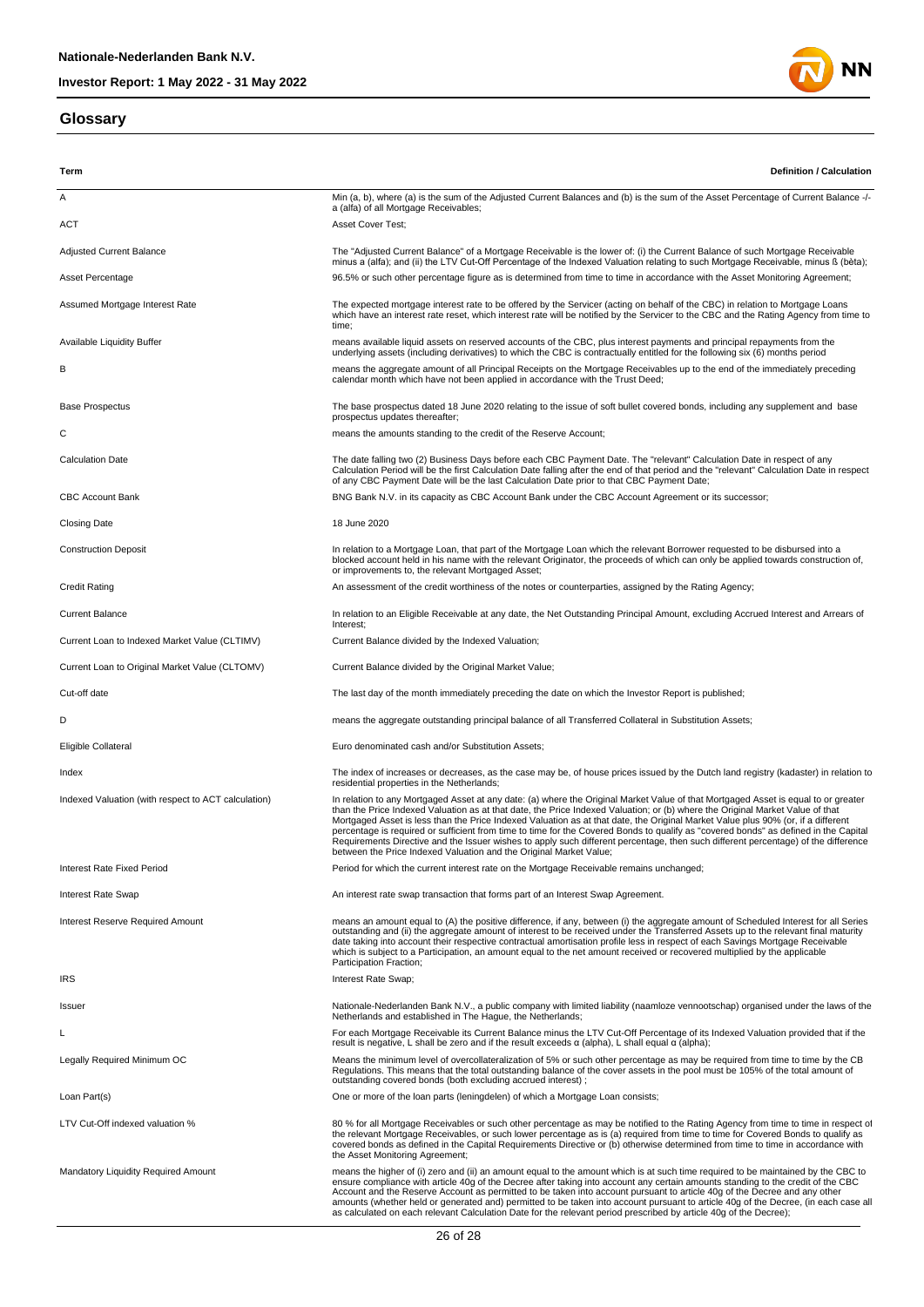

| Term                             | <b>Definition / Calculation</b>                                                                                                                                                                                                                                                                                                                                                                                                                                                                                                                                                                                                                                                                                                                                                                                                                                                                                                                              |
|----------------------------------|--------------------------------------------------------------------------------------------------------------------------------------------------------------------------------------------------------------------------------------------------------------------------------------------------------------------------------------------------------------------------------------------------------------------------------------------------------------------------------------------------------------------------------------------------------------------------------------------------------------------------------------------------------------------------------------------------------------------------------------------------------------------------------------------------------------------------------------------------------------------------------------------------------------------------------------------------------------|
| <b>Maturity Date</b>             | In respect of a Series of Covered Bonds, the date on which the Covered Bonds of such Series are expected to be redeemed at<br>their Principal Amount Outstanding in accordance with the Conditions, as specified in the relevant Final Terms, which date falls no<br>more than 47 years after the Issue Date of such Series.                                                                                                                                                                                                                                                                                                                                                                                                                                                                                                                                                                                                                                 |
| Net Outstanding Principal Amount | In relation to a Mortgage Receivable, at any date, the Outstanding Principal Amount of the relevant Mortgage Loan less (A) if it is a<br>Savings Mortgage Loan or a Savings Investment Mortgage Loan subject to an Insurance Savings Participation, an amount equal to<br>the Insurance Savings Participation on such date and (B) if it is a Bank Savings Mortgage Loan subject to a Bank Savings<br>Participation, an amount equal to the Bank Savings Participation on such date;                                                                                                                                                                                                                                                                                                                                                                                                                                                                         |
| <b>NHG</b>                       | Nationale Hypotheek Garantie: guarantees (""borgtochten"") issued by Stichting Waarborgfonds Eigen Woningen under the terms<br>and conditions of the Nationale Hypotheek Garantie, as amended from time to time;                                                                                                                                                                                                                                                                                                                                                                                                                                                                                                                                                                                                                                                                                                                                             |
| NHG Loan                         | A Mortgage Loan that has the benefit of an NHG guarantee;                                                                                                                                                                                                                                                                                                                                                                                                                                                                                                                                                                                                                                                                                                                                                                                                                                                                                                    |
| Nominal OC                       | The Net Outstanding Principal Amount of all Mortgage Receivables, excluding any Defaulted Receivables, plus (b) the Collateral<br>Market Value of all Transferred Collateral in the form of Substitution Assets plus (c) the cash standing to the credit of the CBC<br>Transaction Account(s), excluding Swap Collateral minus the aggregate Principal Amount Outstanding of the Covered Bonds at the<br>end of such calendar month divided by the aggregate Principal Amount Outstanding of the Covered Bonds at the end of such<br>calendar month;                                                                                                                                                                                                                                                                                                                                                                                                         |
| Non NHG Loan                     | A Mortgage Loan that does not have the benefit of an NHG Guarantee;                                                                                                                                                                                                                                                                                                                                                                                                                                                                                                                                                                                                                                                                                                                                                                                                                                                                                          |
| Occupancy                        | The way the Mortgaged Asset is used (e.g. owner occupied);                                                                                                                                                                                                                                                                                                                                                                                                                                                                                                                                                                                                                                                                                                                                                                                                                                                                                                   |
| <b>Original Market Value</b>     | In relation to any Mortgaged Asset the market value (marktwaarde) given to that Mortgaged Asset by the most recent valuation<br>addressed to the Transferor that transferred the relevant Mortgage Receivable to the CBC or, as applicable, the foreclosure value<br>(executiewaarde) given to that Mortgaged Asset by the most recent valuation addressed to the Transferor that transferred the<br>relevant Mortgage Receivable to the CBC, divided by 0.90 or such other factor as required from time to time by the applicable rules<br>and regulations or any internal requirement of the Transferor in relation thereto;                                                                                                                                                                                                                                                                                                                               |
| Originator                       | Nationale-Nederlanden Levensverzekering Maatschappij N.V. or Nationale-Nederlanden Bank N.V.                                                                                                                                                                                                                                                                                                                                                                                                                                                                                                                                                                                                                                                                                                                                                                                                                                                                 |
| Outstanding Principal Amount     | In respect of a Relevant Mortgage Receivable, on any date the (then remaining) aggregate principal sum ("hoofdsom") due by the<br>relevant Borrower under the relevant Mortgage Loan, including any Further Advance Receivable transferred to the CBC and, after<br>foreclosure of the Relevant Mortgage Receivable resulting in a loss being realised, zero;                                                                                                                                                                                                                                                                                                                                                                                                                                                                                                                                                                                                |
| <b>Participation Fraction</b>    | means interest and fees and other amounts received by the CBC in respect of the Mortgage Receivables, other than Principal<br>Receipts and less in respect of each Savings Mortgage Receivable which is subject to a Participation, an amount equal to the net<br>amount received or recovered multiplied by the Participation divided by the Outstanding Principal Amount of such Savings<br>Mortgage Receivable;                                                                                                                                                                                                                                                                                                                                                                                                                                                                                                                                           |
| Performing Loans                 | Mortgage Loans which are current and therefore do not show any arrears;                                                                                                                                                                                                                                                                                                                                                                                                                                                                                                                                                                                                                                                                                                                                                                                                                                                                                      |
| Price Indexed Valuation          | In relation to any property at any date means the Original Market Value of that property increased or decreased as appropriate by<br>the increase or decrease in the Index since the date of the Original Market Value;                                                                                                                                                                                                                                                                                                                                                                                                                                                                                                                                                                                                                                                                                                                                      |
| <b>Rating Agency</b>             | Standard & Poors Credit Market Services Europe Limited;                                                                                                                                                                                                                                                                                                                                                                                                                                                                                                                                                                                                                                                                                                                                                                                                                                                                                                      |
| Remaining Tenor                  | The time in years from the end of the reporting period to the maturity date of a Mortgage Loan;                                                                                                                                                                                                                                                                                                                                                                                                                                                                                                                                                                                                                                                                                                                                                                                                                                                              |
| Reserve Account Required Amount  | means (a) until the occurrence of a Reserve Account Trigger Event: an amount equal to the Mandatory Liquidity Required Amount<br>and (b) following the occurrence of a Reserve Account Trigger Event: an amount equal to the higher of (i) the Mandatory Liquidity<br>Required Amount and (ii) the Reserve Trigger Required Amount;                                                                                                                                                                                                                                                                                                                                                                                                                                                                                                                                                                                                                          |
| Reserve Trigger Required Amount  | means an amount equal to (a) the aggregate for all Series of the aggregate Scheduled Interest for each such Series due in the next<br>three following CBC Payment Periods (to the extent that no Swap has been entered into in relation to any Series) plus (b) the<br>anticipated aggregate amount payable in the next three following CBC Payment Periods in respect of the items referred to in<br>paragraphs (a) up to and including (d) of the CBC Priority of Payments, as calculated on each relevant Calculation Date;                                                                                                                                                                                                                                                                                                                                                                                                                               |
| Seasoning                        | Number of years since the origination of the Mortgage Loan Parts to the end of the Reporting Period;                                                                                                                                                                                                                                                                                                                                                                                                                                                                                                                                                                                                                                                                                                                                                                                                                                                         |
| Series                           | A Tranche of Covered Bonds together with any further Tranche or Tranches of Covered Bonds expressed to be consolidated and<br>form a single series with the Covered Bonds of the original Tranche and the terms of which are identical (save for the Issue Date<br>and/or the Interest Commencement Date but including as to whether or not the Covered Bonds are listed);                                                                                                                                                                                                                                                                                                                                                                                                                                                                                                                                                                                   |
| Set-Off                          | Claim that corresponds to a debt to the same borrower, which is not covered by the DGS;                                                                                                                                                                                                                                                                                                                                                                                                                                                                                                                                                                                                                                                                                                                                                                                                                                                                      |
| <b>Substitution Assets</b>       | means the classes of assets denominated in euro from time to time eligible under the CRR and/or the Wft to collateralise covered<br>bonds including (on the date of this Base Prospectus) and subject to certain limitations:(a) exposures to or guaranteed by central<br>governments, central banks or international organisations in accordance with article 129(1)(a) CRR;(b) exposures to or guaranteed<br>by public sector entities, regional governments or local authorities in accordance with article 129(1)(b) CRR;(c) exposures to<br>institutions in accordance with article 129(1)(c) CRR; and (d) exposures for which DNB has waived the application of article 129(1)<br>(c) CRR in accordance with article 129(1) CRR third paragraph, which assets on an aggregate basis are subject to a limit of 20 per<br>cent., or such other percentage as required under the Wft, of the aggregate Principal Amount Outstanding of the Covered Bonds; |
| <b>Transferred Collateral</b>    | means any Eligible Collateral transferred or purported to be transferred to the CBC pursuant to the Guarantee Support Agreement,<br>to the extent not redeemed, retransferred, sold or otherwise disposed of by the CBC;                                                                                                                                                                                                                                                                                                                                                                                                                                                                                                                                                                                                                                                                                                                                     |
| Ζ                                | An amount equal to the Interest Cover Required Amount                                                                                                                                                                                                                                                                                                                                                                                                                                                                                                                                                                                                                                                                                                                                                                                                                                                                                                        |
| α (alfa)                         | Gross set-off as determined according to Asset Monitoring Agreement;                                                                                                                                                                                                                                                                                                                                                                                                                                                                                                                                                                                                                                                                                                                                                                                                                                                                                         |
| $\beta$ (beta)                   | For each Mortgage Receivable the lower of (i) the LTV Cut-Off percentage of its indexed valuation and (ii) a minus L                                                                                                                                                                                                                                                                                                                                                                                                                                                                                                                                                                                                                                                                                                                                                                                                                                         |